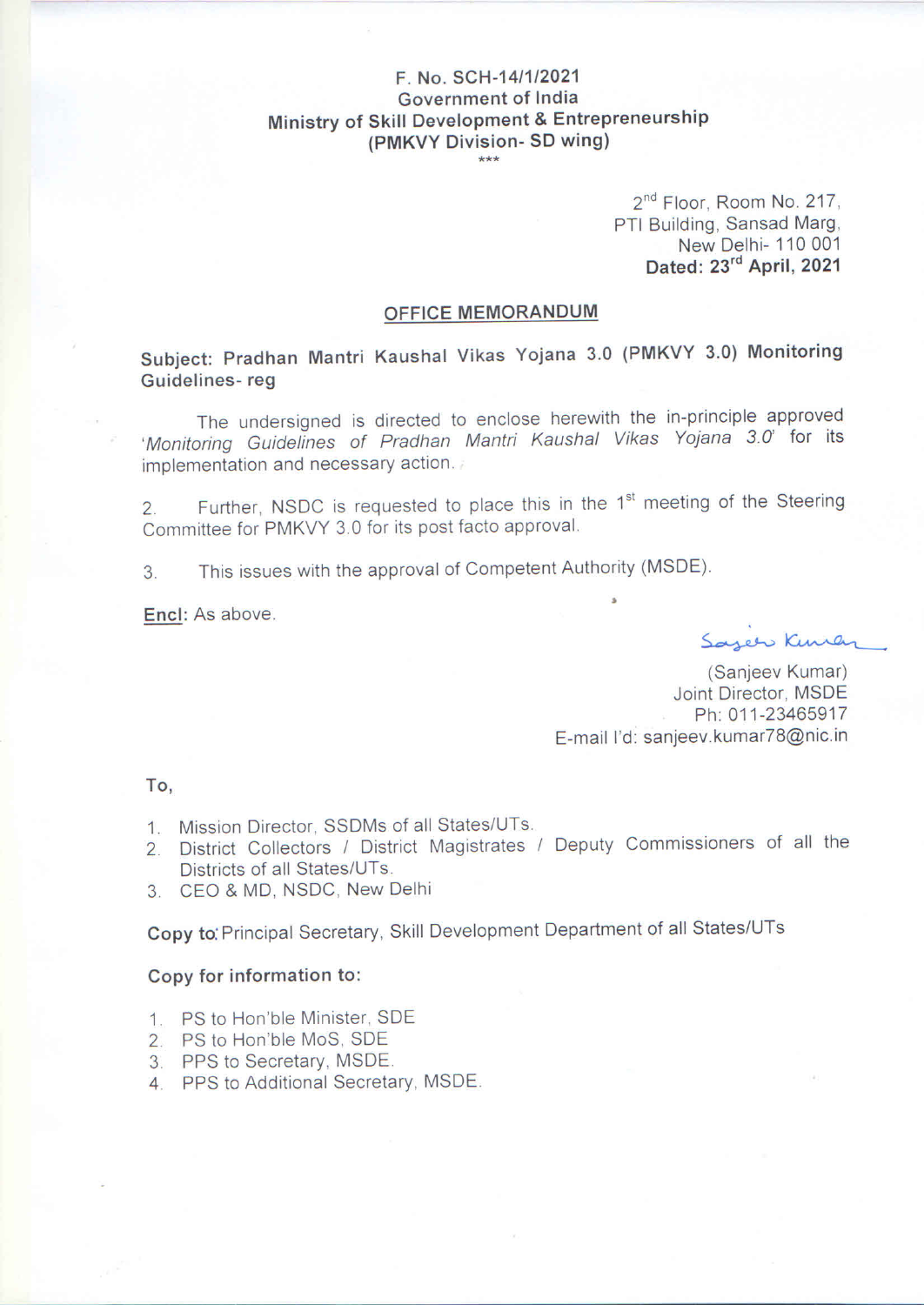# PMKVY 3.0 MONITORING GUIDELINES

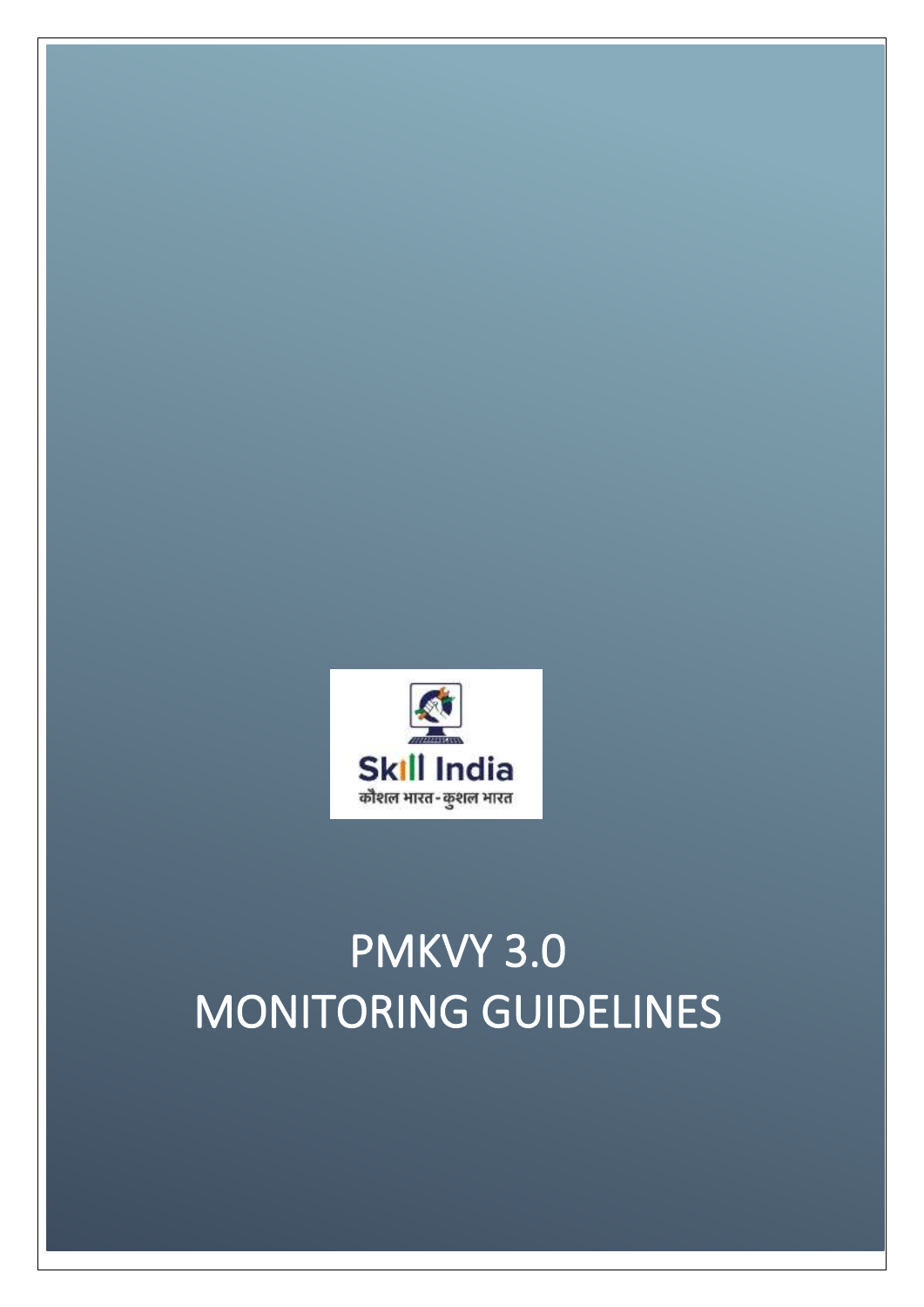## **Contents**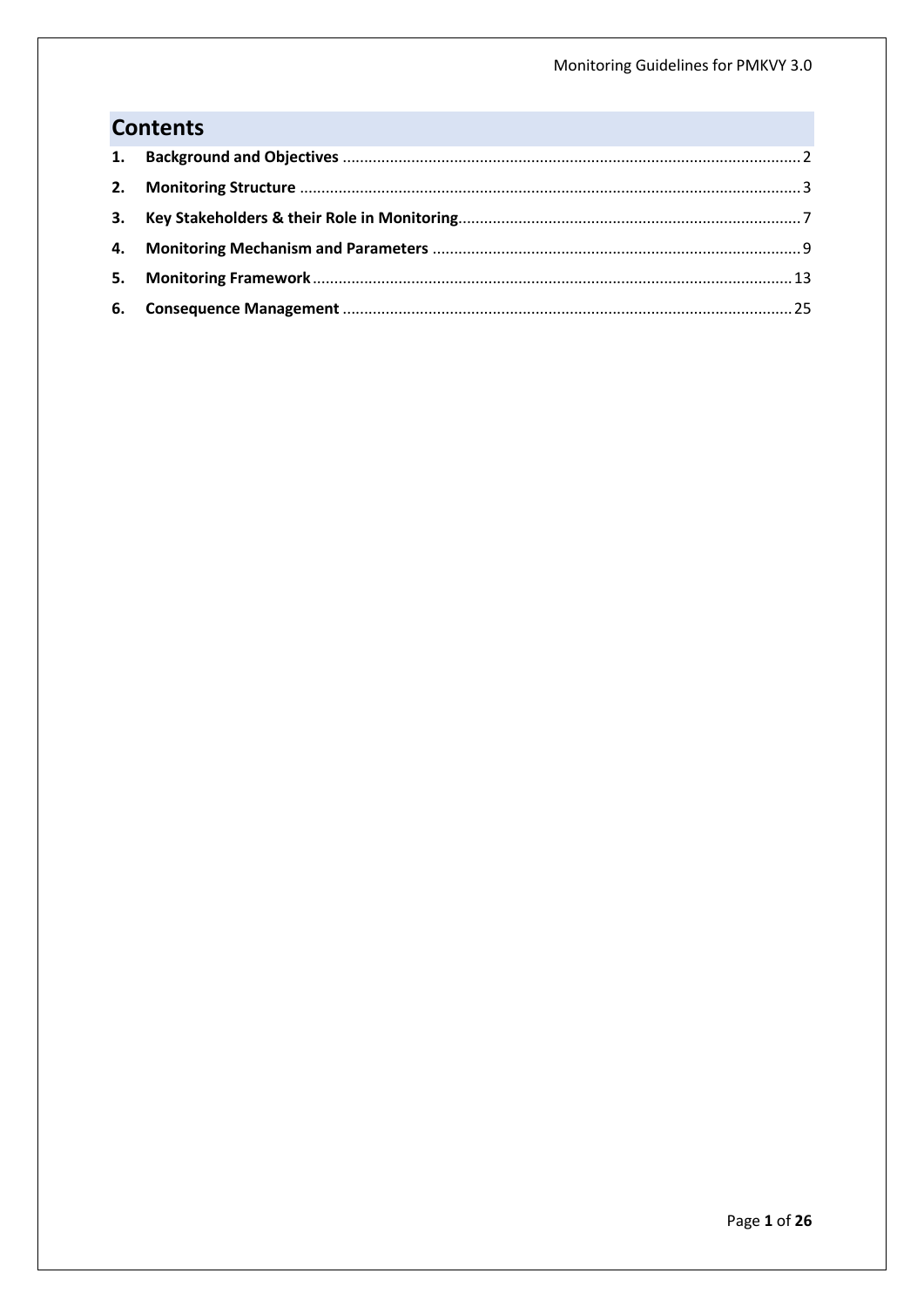## <span id="page-3-0"></span>**1. Background and Objectives**

- 1.1 Pradhan Mantri Kaushal Vikas Yojana (PMKVY) was launched in 2015 to encourage and promote skill development in the country by providing free short duration skill training and incentivizing this by providing monetary rewards to youth for skill certification. The scheme intended to boost both industry and employability of youths. The learnings from each phase has helped in prioritising the objectives and creating an evolving governance structure for Skill ecosystem.
- 1.2 After the successful implementation of PMKVY 1.0 (2015-16) and learning from the past. PMKVY 2.0 paved way for PMKVY 3.0. Each version of scheme has helped in further strengthening the Skills ecosystem. It is evident that learning and analysis from one scheme has helped in setting the objectives for the next phase. PMKVY trainings are delivered across the Country covering different geographies, multiple sectors, stakeholders & candidates with different background and level of expertise.
- 1.3 Therefore, to meet the scheme objectives and aspiration, it is critical to have a robust monitoring, evaluation, and feedback mechanism in place to enable all, in smooth implementation of scheme. Monitoring as a process is a continuous function to inform the stakeholders of progress achieved against planned results (outputs, outcome and objectives).



1.4 The framework used in this document is based on cause and effect matrix where inputs lead to outputs and outputs lead to immediate objectives, which results into longer-term objectives or goals. This cause-effect relationship is depicted in the figure above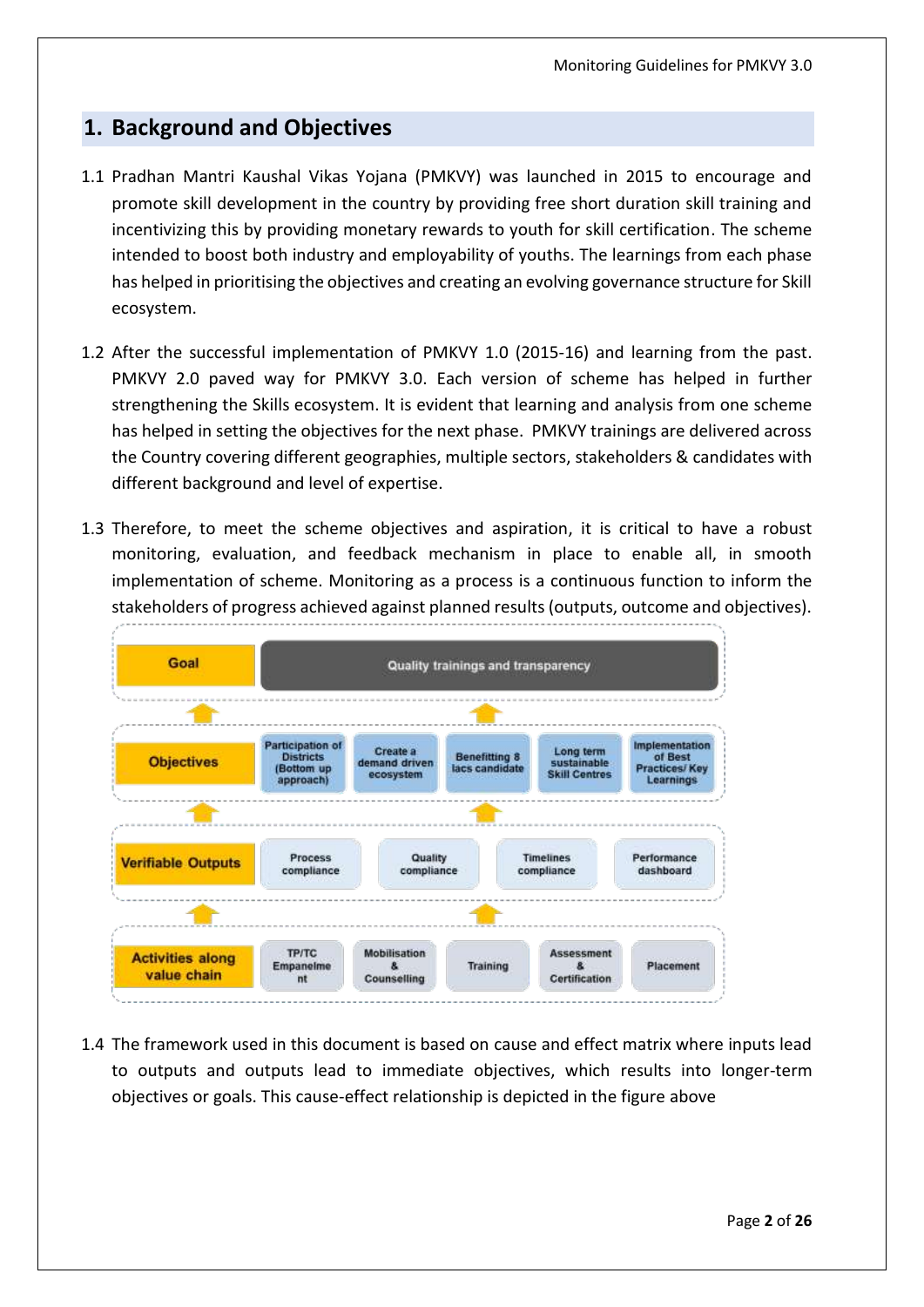- 1.5 This monitoring guidelines document is intended to:
	- 1.5.1 Ensure stakeholders conduct their roles and responsibilities in compliance with PMKVY 3.0 guidelines.
	- 1.5.2 Calibrate performance against deliverables.
	- 1.5.3 Adopt methods and tools so that appropriate indicators are monitored accurately.
	- 1.5.4 Design structures and processes to identify non- compliances and take corrective action.
	- 1.5.5 Validate the integrity of the data reported by stakeholders.
	- 1.5.6 Define roles and responsibilities of various stakeholders/entities in the monitoring process.

## <span id="page-4-0"></span>**2. Monitoring Structure**

- 2.1 Monitoring is a procedure for checking the effectiveness and efficiency of implementing a scheme by identifying strengths and shortcomings and recommending corrective measures to realize and optimize the intended outcomes.
- 2.2 It is essential to have an appropriate structure in place so that monitoring can be conducted in transparent manner and achieve the objectives efficiently. The monitoring structure of PMKVY 3.0 comprises of PMC (PMKVY Monitoring Committee) which is the high-level committee at MSDE to review the overall performance of scheme and IMC(Internal Monitoring Committee), IMC which is at the implementation agency level to review the performance of specific component (as applicable),Monitoring team, and onground monitoring agency. The structure also comprises of Appeals Committee at Implementation agency level to provide a channel for an aggrieved stakeholder against the monitoring action initiated up till IMC level.

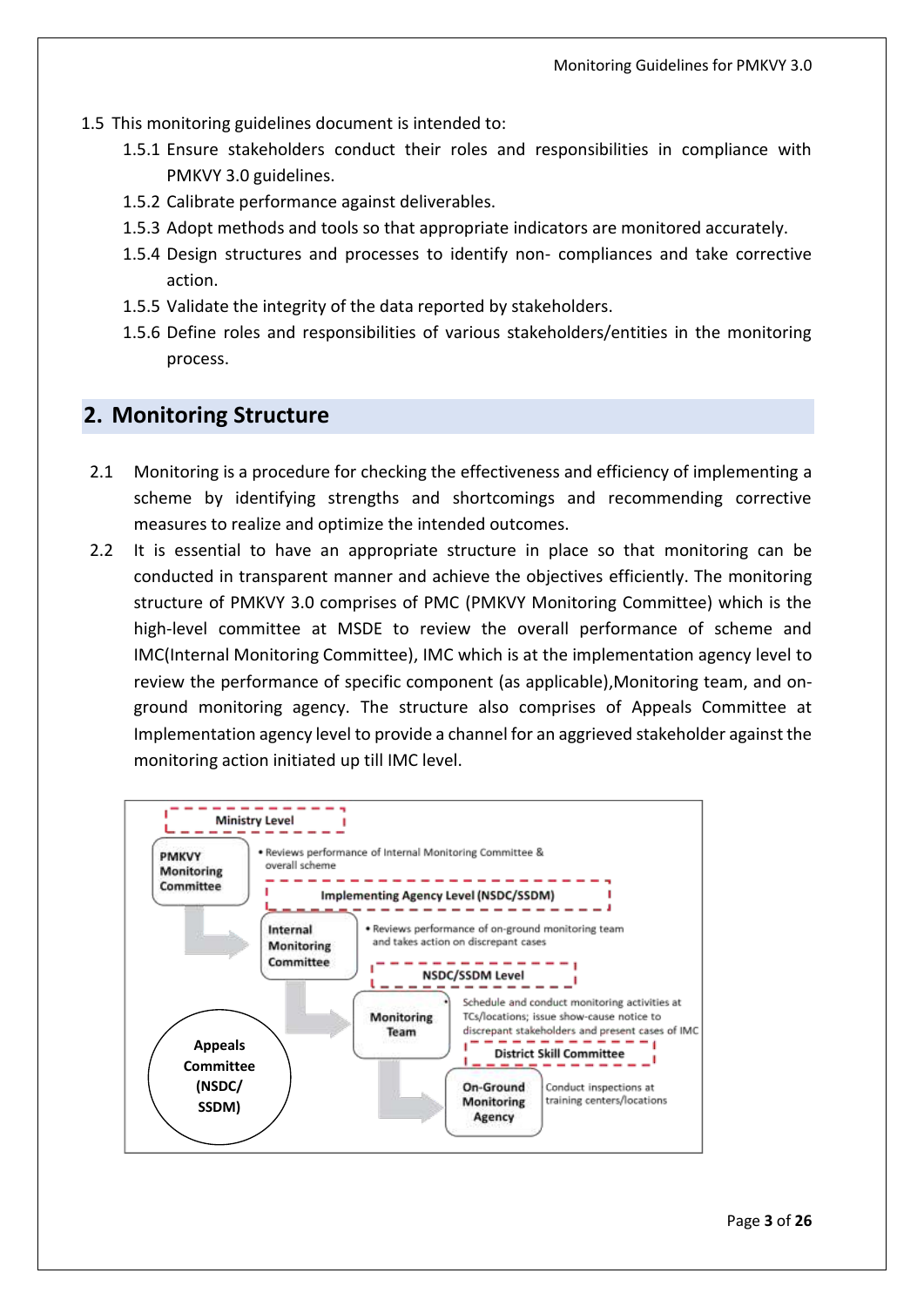#### 2.3 **PMKVY Monitoring Committee (PMC)**

2.3.1 The PMC comprises of 7 members and meets on a monthly/ bimonthly basis to review the overall performance of the scheme and issues (if any) pertaining to or escalated by the IMC and decisions reviewed in appeals committee. The PMC would also discuss specific cases as referred by IMC, of non-compliance related issues of stakeholders, such as TCs, PIAs and SSCs. The committee composition is mentioned in the below table.

|                | <b>Composition of PMKVY Monitoring Committee (PMC)</b> |          |  |  |  |  |  |  |
|----------------|--------------------------------------------------------|----------|--|--|--|--|--|--|
| $\mathbf{1}$ . | Joint Director/ Director, MSDE                         | Chairman |  |  |  |  |  |  |
| 2.             | Under Secretary, IFD Dept., MSDE                       | Member   |  |  |  |  |  |  |
| 3.             | Under Secretary, Vigilance Dept., MSDE                 | Member   |  |  |  |  |  |  |
| 4.             | Chairman, IMC NSDC                                     | Member   |  |  |  |  |  |  |
| 4.             | Grievance Redressal Officer, NSDC                      | Member   |  |  |  |  |  |  |
| -5.            | Any other Government Official (invited                 | Member   |  |  |  |  |  |  |
|                | by Chairman)                                           |          |  |  |  |  |  |  |
| 6.             | Any other Government Official (invited                 | Member   |  |  |  |  |  |  |
|                | by Chairman)                                           |          |  |  |  |  |  |  |
| 7.             | Head/Team Member Monitoring & MIS,                     | Convenor |  |  |  |  |  |  |
|                | <b>NSDC</b>                                            |          |  |  |  |  |  |  |

#### 2.3.2 **Key roles and responsibilities of the PMC:**

- 2.3.2.1 The committee shall meet on a monthly/ bimonthly basis to monitor scheme progress, review IMC actions, decide on critical cases related to monitoring issues of the stakeholders or as raised in the appeal committee of both the components. The decision taken by PMC will be final and binding on the stakeholders.
- 2.3.2.2 The committee shall review the overall monitoring report (State and Central component) submitted by NSDC.
- 2.3.2.3 The monitoring team shall report progress of the various monitoring/IMC related issues to PMC.
- 2.3.2.4 PMC is empowered to propose amendments in the compliance and performance standard metrics or the monitoring process at any point of time, as per the requirement of the Scheme.
- 2.3.2.5 PMC may only recommend changes in the score cards/ metrics, which Executive Committee (EC) will give approval of.
- 2.3.2.6 Approval from Executive Committee and Decision/ Minutes of the meeting of PMC to be placed before the Chairman, Steering Committee of PMKVY 3.0 for information and ratification.

#### 2.4 **Internal Monitoring Committee (IMC)**

2.4.1 The IMC is constituted at NSDC/SSDM for the purpose of an efficient and quick action against the identified discrepant stakeholders. The IMC (NSDC/SSDM) meetings shall be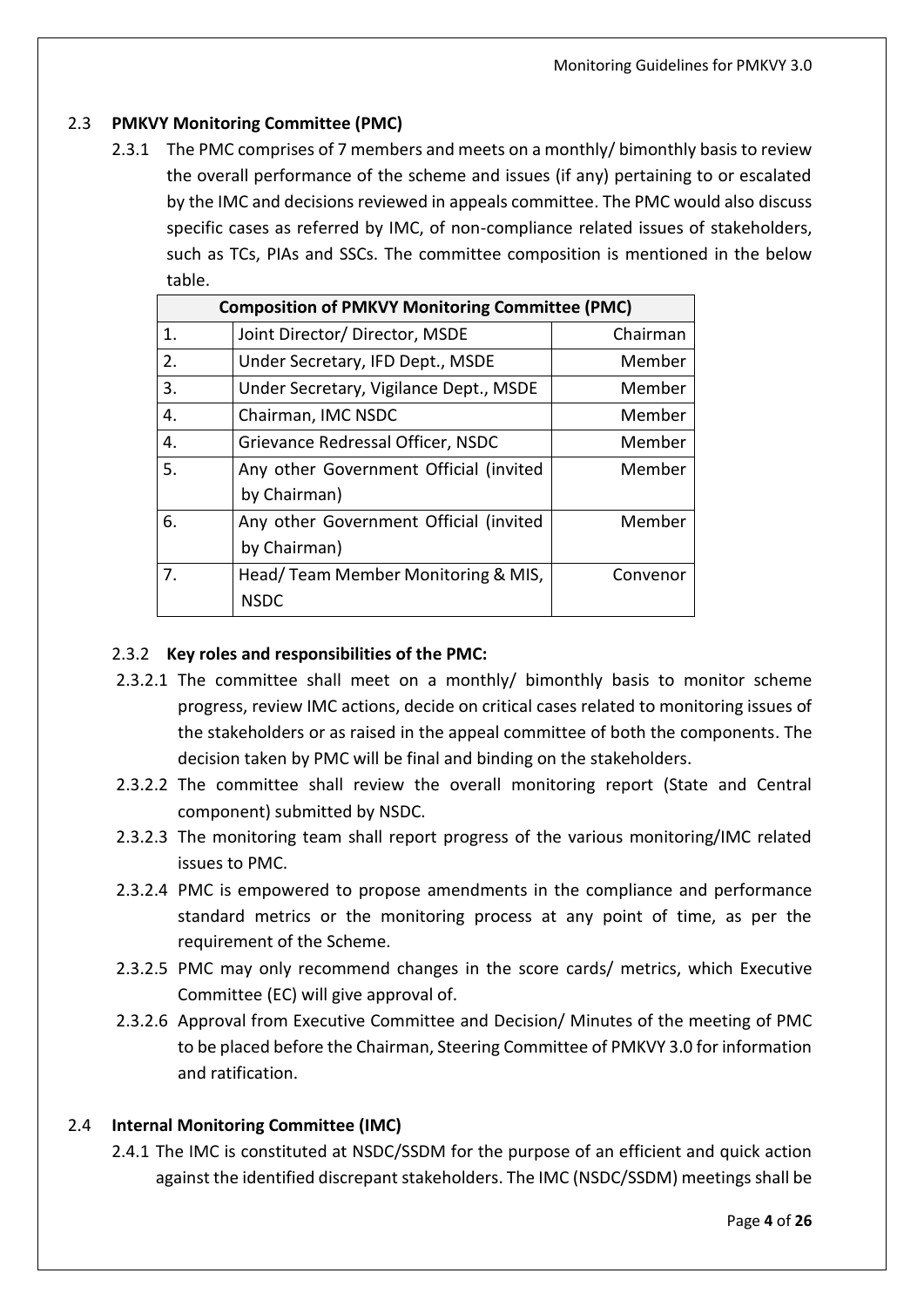conducted at regular intervals to ensure that the stakeholders adhere to the scheme guidelines and to take appropriate actions in case of non-compliance as per the PMKVY non-compliance penalty grid<sup>1</sup> approved by MSDE.

|                | <b>Composition of Internal Monitoring Committee (IMC)</b> |          |  |  |  |  |  |  |  |
|----------------|-----------------------------------------------------------|----------|--|--|--|--|--|--|--|
| $\mathbf{1}$ . | Senior Head (Monitoring), NSDC                            | Chairman |  |  |  |  |  |  |  |
| 2.             | Head, RPL & Special Projects                              | Member   |  |  |  |  |  |  |  |
| 3.             | Head, Customer Relations                                  | Member   |  |  |  |  |  |  |  |
| 4.             | Grievance Redressal Officer, NSDC                         | Member   |  |  |  |  |  |  |  |
| 5.             | Dy. Head STT                                              | Member   |  |  |  |  |  |  |  |
| 6.             | Dy. Head RPL                                              | Member   |  |  |  |  |  |  |  |
| 7.             | <b>Head CRM</b>                                           | Member   |  |  |  |  |  |  |  |
| 8.             | Dy. Head Special Project                                  | Member   |  |  |  |  |  |  |  |
| 9.             | Any other member invited by Chairman                      | Member   |  |  |  |  |  |  |  |

2.4.2 The NSDC IMC comprises of the following members.

*SSDMs to also formulate such IMC at state level with proper representation from district and state authorities. SSDM to submit the composition to PMC.*

#### 2.4.3 **Key roles and responsibilities of IMC:**

- 2.4.3.1 The committee shall meet fortnightly for case wise discussion of the discrepant stakeholders and quarterly performance review of low performing TPs/PIAs based on score card analysis. Apart from this the committee can be called in between on need basis.
- 2.4.3.2 During IMC discussions, all the evidence including the surprise visit inspector report, call validation results, AEBAS record, training centre/partner responses, training performance shall be reviewed by the committee.
- 2.4.3.3 On basis of all the evidence and the responses from the TP/TC, the committee shall arrive at a decision regarding the action to be taken against the non-compliant stakeholders as per the penalty grid approved by MSDE.
- 2.4.3.4 For low performing TPs/PIAs, the potential of the TP/PIA to improve the performance including proposing the revision of the target basis the past performance and future potential shall also be drawn out.

<sup>1</sup>[https://www.pmkvyofficial.org/App\\_Documents/News/short-term-training-penalty-grid.pdf](https://www.pmkvyofficial.org/App_Documents/News/short-term-training-penalty-grid.pdf)

[https://www.pmkvyofficial.org/App\\_Documents/News/Special-Projects-Penalty-Grid-and-Target-Revocation-](https://www.pmkvyofficial.org/App_Documents/News/Special-Projects-Penalty-Grid-and-Target-Revocation-Matrix.zip)[Matrix.zip](https://www.pmkvyofficial.org/App_Documents/News/Special-Projects-Penalty-Grid-and-Target-Revocation-Matrix.zip)

[https://www.pmkvyofficial.org/App\\_Documents/News/Recognition-of-Prior-Learning-Penalty-Grid-19-1-](https://www.pmkvyofficial.org/App_Documents/News/Recognition-of-Prior-Learning-Penalty-Grid-19-1-2018.pdf) [2018.pdf](https://www.pmkvyofficial.org/App_Documents/News/Recognition-of-Prior-Learning-Penalty-Grid-19-1-2018.pdf)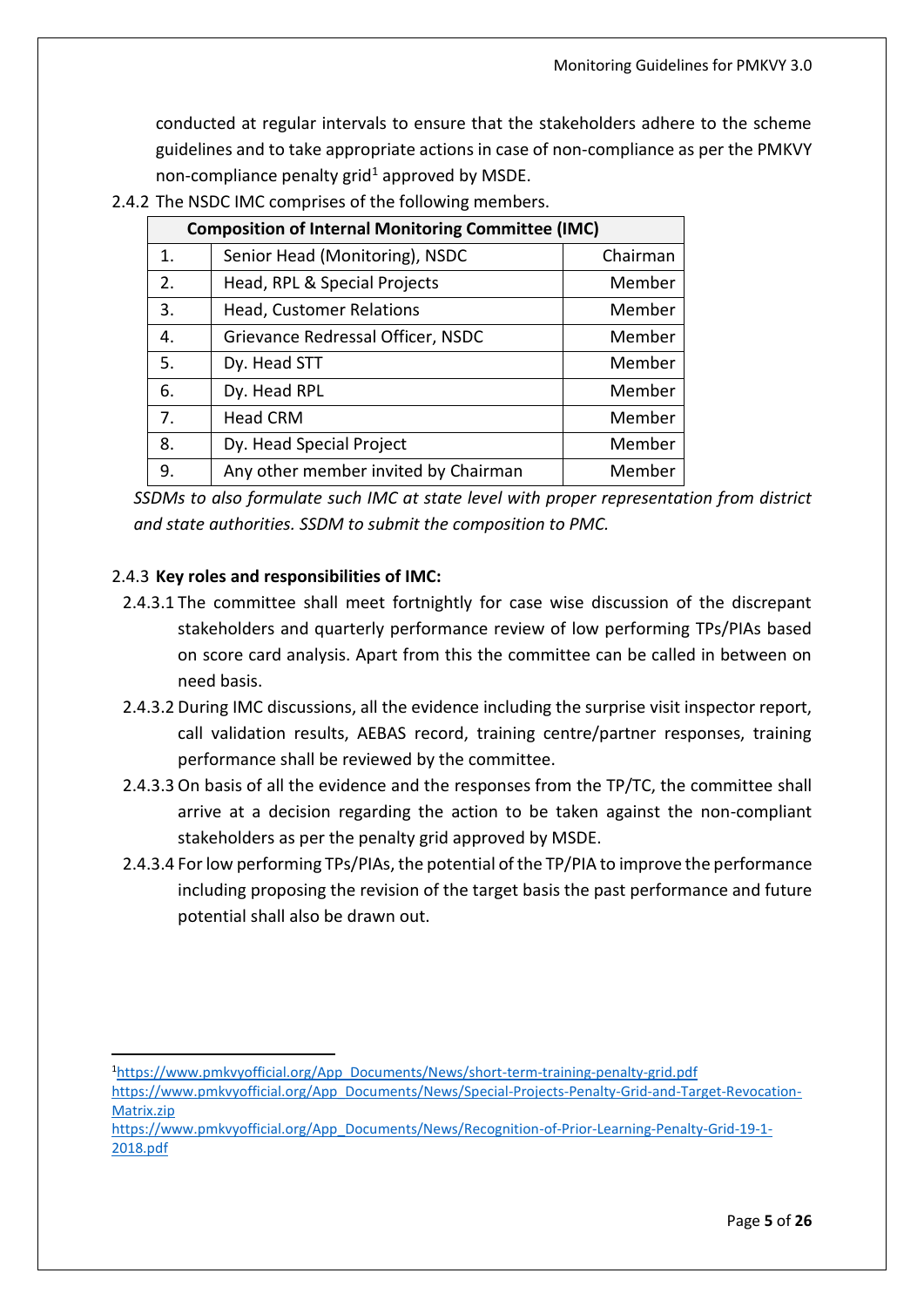#### 2.5 **Appeal Committee**

- 2.5.1 An Appeals Committee will be formed<sup>2</sup> to provide a formal channel for an aggrieved TP or a stakeholder to appeal against an IMC decision which according to the stakeholder may have been inappropriate or is too harsh for the case. This committee will act as an Ombudsman for the TPs/TCs in assuring a time bound, fair and transparent process.
- 2.5.2 **Appeals Committee (NAC):** 'NSDC Appeals committee' (NAC) will constitute the following members. Other implementing agencies may follow a similar structure.

| S. No         | <b>Members</b>                             | <b>Designation</b> |  |
|---------------|--------------------------------------------|--------------------|--|
| 1             | CPO/CRO, NSDC                              | Chairman           |  |
|               | IMC member (relevant to the business       |                    |  |
| $\mathcal{P}$ | division) appointed by Appeals Committee   | As Observer        |  |
|               | chairman                                   |                    |  |
| 3             | <b>IMC Chairman</b>                        | As Observer        |  |
| 4             | A senior member from the legal team        | Member             |  |
| 5             | A Member from finance team of the level of | Member             |  |
|               | G7 and above                               |                    |  |

*SSDMs to also formulate such Appeals Committee at state level with proper representation from district and state authorities. SSDM to submit the composition to PMC*.

2.6 The following will be the workflow of the stakeholders within the monitoring structure:



<sup>&</sup>lt;sup>2</sup>Appeals committee process and structure approved by 13<sup>th</sup> PMKVY 2.0 Steering committee held on 18<sup>th</sup> Dec 2020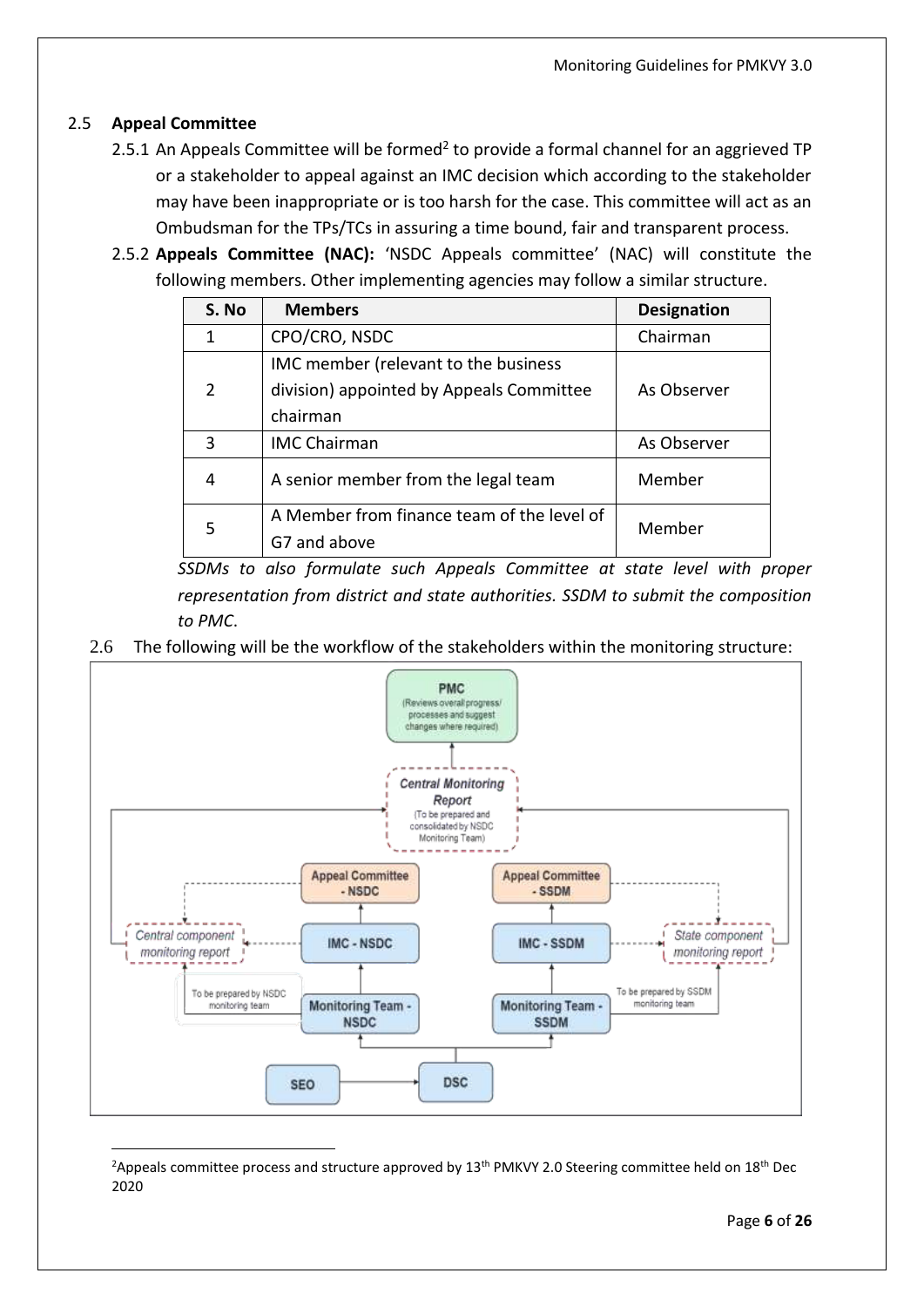## <span id="page-8-0"></span>**3. Key Stakeholders & their Role in Monitoring**

#### 3.1 **Ministry of Skill Development and Entrepreneurship:**

- 3.1.1 Involvement of MSDE officials in monitoring: As most of policy decisions are lying with the Ministry of Skill Development & Entrepreneurship (MSDE) through Steering Committee and Executive Committee, it may devise the following plan for effective monitoring of the scheme.
- 3.1.2 A meeting may be scheduled to review the physical progress, utilisation of funds, future planning and proposed suggestions to improve the implementation of PMKVY 3.0 as and when required.
- 3.1.3 A group of National Level Monitors (NLMs) may be empanelled such as renowned social workers, experienced development sector professionals, retired senior officials of Government to visit the States/UTs, Districts to monitor the implementation of the scheme as per the Guidelines and some pre-defined checklist/ template report. The NLMs may submit the report to MSDE on completion of inspection/ field visit and based on the same MSDE will act as deemed fit
- 3.1.4 A group of senior officials of the MSDE and other central ministries may be nominated allotted with some list of States/UTs for monitoring the scheme at field level and within a specific duration or time-period, the officials would visit for inspection or implementation by the concerned stakeholders in accordance with the Guidelines of the PMKVY 3.0 scheme.
- 3.1.5 MSDE may develop a scorecard for evaluation of SSDMs and DSCs to facilitate the dynamic fixation of targets as per the performance of states.
- 3.1.6 MSDE will monitor the utilization of funds (via Form 12C of GFR 2017) for state component. In case of absence of UC approximation could be done with the help value chain indicator(s).

#### 3.2 **National Skill Development Corporation (NSDC)**

- 3.2.1 For all the trainings under central component the responsibility of monitoring and supervision of training quality lies with NSDC.
- 3.2.2 For all the trainings under state component, SSDM will be responsible for monitoring however, NSDC will provide support to SSDM for monitoring and supervision of training quality.
- 3.2.3 Monthly monitoring reports will be made by NSDC to provide oversight of the ecosystem to the stakeholders. The monitoring report to be submitted to PMC for review. The report will reflect the information of entire PMKVY i.e. State and Central both the components. NSDC to coordinate with States for State component data which will be required in the report. This will help make a comprehensive document to derive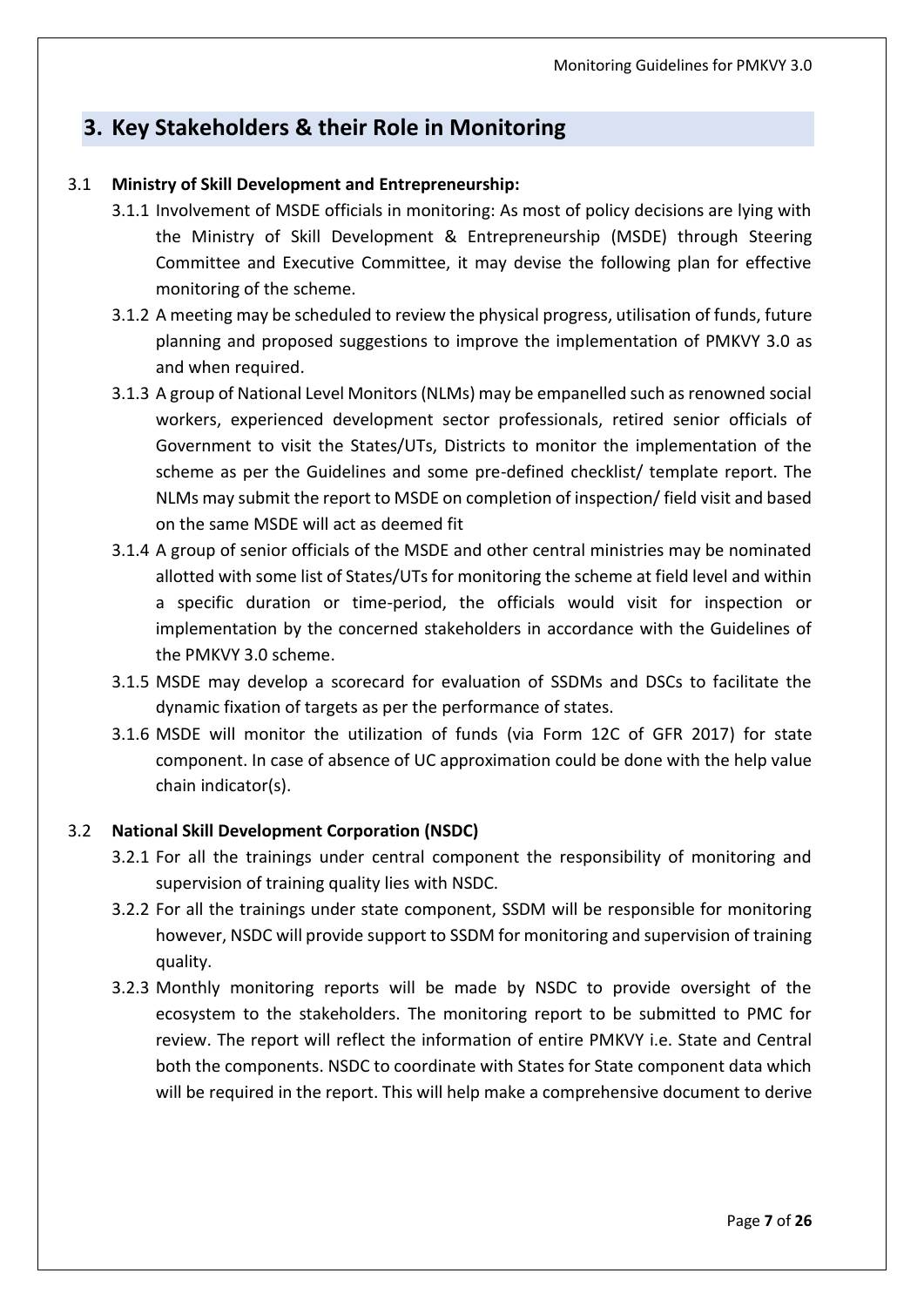- 3.2.4 Compliance monitoring tools like Call Validation, Out-Bound Dialling and Surprise Visits may be used during the Enrolment and Placement phases to gain candidate feedback, Complains and grievances about the ecosystem<sup>3</sup>.
- 3.2.5 For monitoring placements, monitoring of reported placed needs to be done including their placement status 6 months and 12 months after initial placement
- 3.2.6 During the lifecycle of training, NSDC will monitor the following indicators to enforce the quality of training being provided under PMKVY3.0:
	- 3.2.6.1 Attendance of candidates
	- 3.2.6.2 Availability of TC facilities & infrastructure
	- 3.2.6.3 Availability of Training material as per the guidelines
	- 3.2.6.4 Branding of PMKVY as per the guidelines
	- 3.2.6.5 Availability of Candidate enrolment Forms and Candidate Feedback forms
	- 3.2.6.6 Regularity of Training including batch strength
	- 3.2.6.7 Trainer Qualification and ToT certification
	- 3.2.6.8 Any unethical practices by TC like giving misleading info about scheme to the candidates etc.
- 3.2.7 Performance based scorecards for TPs and TCs will be prepared by NSDC. These scorecard rankings will help in highlighting best practices in the ecosystem and may be used during the subsequent allocation or scheme.
- 3.2.8 State Engagement Officers (SEOs) will act as a liaison between NSDC and SSDMs/ DSCs. SEOs will:
	- 3.2.8.1 Facilitate DSCs in implementation and monitoring of the scheme on ground level.
	- 3.2.8.2 Ensure proper reporting of monthly monitoring reports by DSCs. Also support DSCs wherever required.
	- 3.2.8.3 Conduct capacity building workshops on functionalities of Skill India Portal (SIP) for district administration.

## 3.3 **State Skill Development Mission (SSDM)**

- 3.3.1 For all the trainings under the Centrally Sponsored State Managed (CSSM) component, the responsibility of monitoring and supervision of training quality lies with SSDMs.
- 3.3.2 SSDMs are expected to have dedicated monitoring teams with associated structure to monitor and supervise the program at the state level.
- 3.3.3 SSDMs to prepare the bimonthly report for State component and share with NSDC so that a comprehensive monitoring report containing details of both the components can be prepared and presented to PMC.
- 3.3.4 SSDMs may develop similar enablers /refer the enablers used by NSDC for monitoring of the scheme for state component as mentioned in the monitoring framework.

<sup>&</sup>lt;sup>3</sup>CV & OBD for candidate verification done post enrolment, second round carried out for recording candidate feedback post certification. Surprise visits and virtual verification carried out during the training and assessment phase. To address complaints & grievances from stakeholders all the above and beyond are used.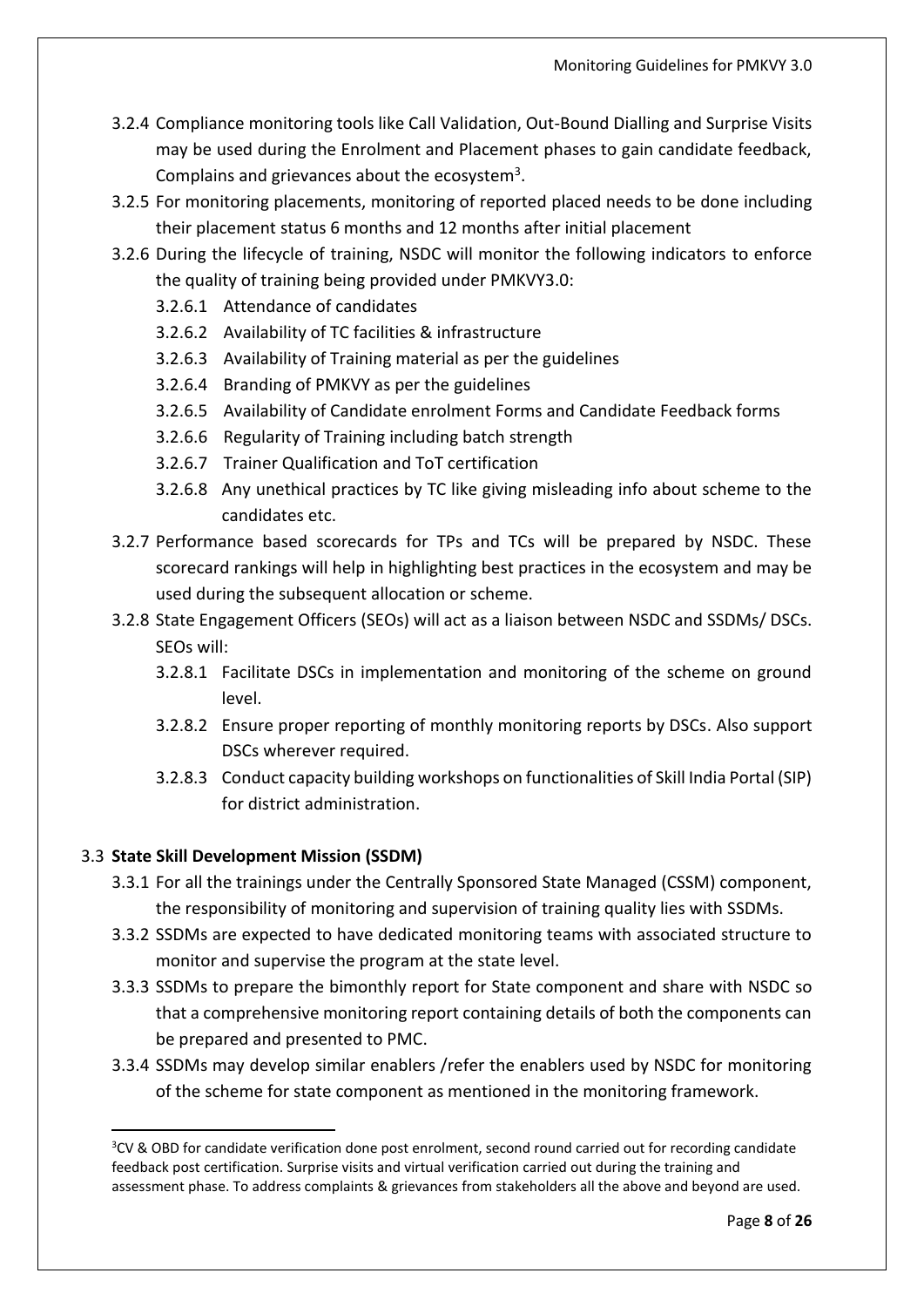#### 3.4 **District Skill Committee (DSC)**

- 3.4.1 Being a demand-driven scheme and the role of Districts through DSCs is central to the effective implementation of the PMKVY 3.0.
- 3.4.2 DSCs formed at the district level will play a key role in monitoring the delivery of PMKVY 3.0 at the training centres/locations<sup>4</sup>in their respective districts as per scheme guidelines. The DSCs shall have a designated person or team for monitoring of training centres in their respective districts.
- 3.4.3 A District level review meeting will be conducted by DSCs on a monthly basis. This meeting will be chaired by the Collector & District Magistrate of the districts and physical and financial progress of PMKVY3.0 will be reviewed.
- 3.4.4 The DSCs may use the PMKVY dashboard <http://pmkvyofficial.org/> to get details regarding their respective TCs including monitoring actions (if any) taken against their respective TCs by checking on the list of suspended TCs and blacklisted TPs uploaded from time to time. A special tab and login shall be created for DSCs in SIP to access district level data<sup>1</sup>reports for all training types for DSCs to monitor scheme progress in their respective districts.
- 3.4.5 The DSCs will conduct monitoring drives on a in a periodic manner or as directed by monitoring committee or wherever required.
- 3.4.6 PMKVY 3.0 to be a part of DISHA meeting

## 3.5 **Sector Skill Councils (SSCs) and other approved awarding bodies**

3.5.1 SSC will support the stakeholders wherever required.

## <span id="page-10-0"></span>**4. Monitoring Mechanism and Parameters**

- 4.1 The scheme will be monitored based on two type of monitoring tools, Compliance and Performance tools.
	- 4.1.1 Compliance tools will be used for regular monitoring of the scheme to ensure quality of the training being delivered including candidate verification. These will include Call validations, physical visits, AEBAS monitoring, etc.
	- 4.1.2 Performance Tools will be used to monitor the compliance and performance of the stakeholders as per scheme guidelines. These will include Candidate feedback collection through various channels, Penalty matrix, TP/TC level scorecards and insights drawn from the compliance tools etc.

#### 4.2 **Compliance Tools for monitoring:**

<sup>4</sup>The term training centers are referred to STT and SPL while the corresponding term for RPL is locations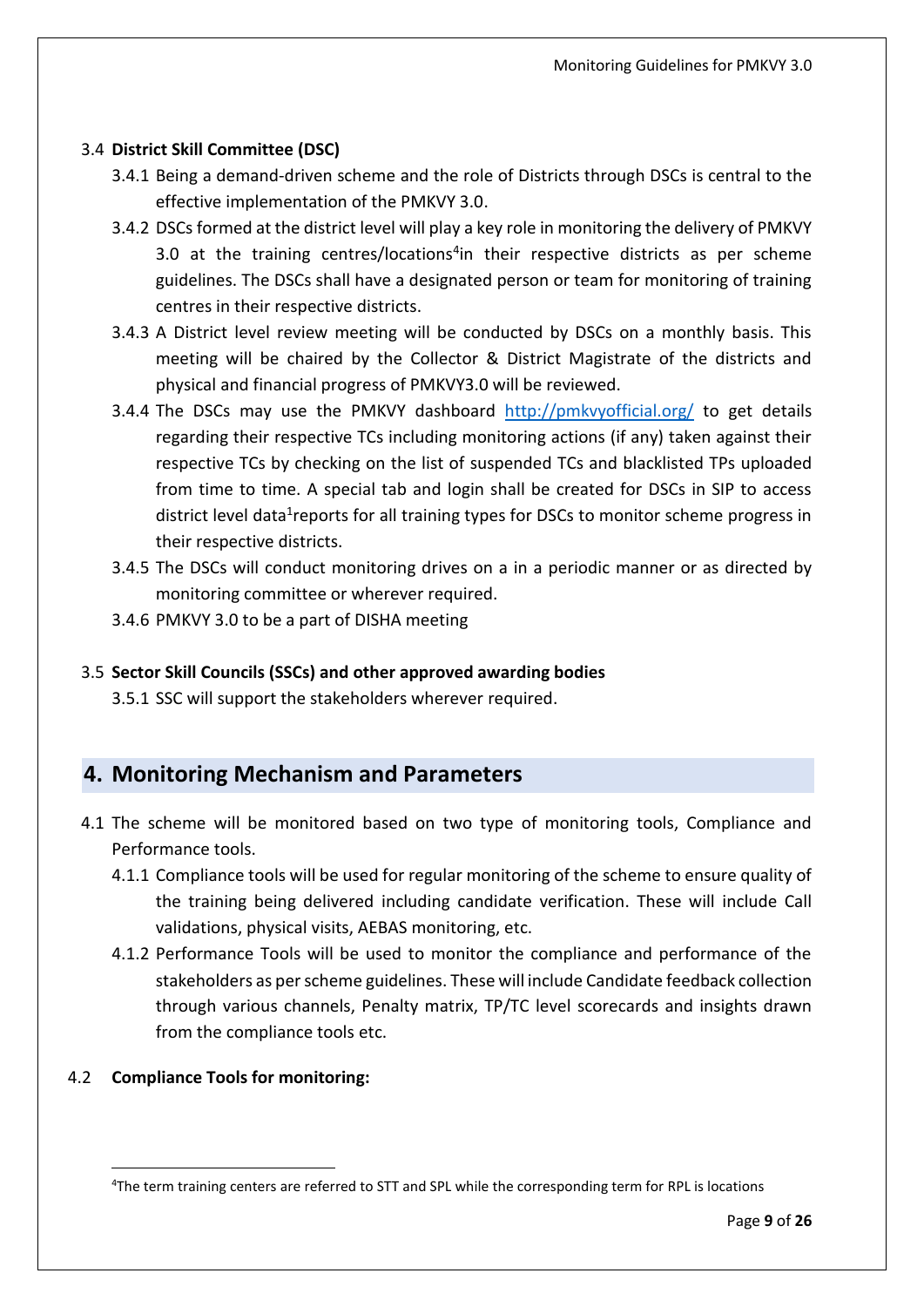- 4.2.1 **Candidate verification using Out Bound Dialling (OBD) and manual calling<sup>5</sup> :** An outbound call is made by third-party call centre (approved by NSDC) to each enrolled candidate, on their mobile number as entered in the Skill India Portal (SIP) to establish their authenticity. The mechanism targets 100% of the enrolled candidates and uses both automated voice call and manual calling in order to cover the universe. There are two major steps in which the activity is being carried out:
- 4.2.1.1 **Interactive Voice Response (IVR)<sup>6</sup> based OBD** An automated call shall capture the response of the candidates in binary form (yes/ no). Despite the limitation of recording only yes/no response, automated OBD dials multiple calls simultaneously enabling reaching out to large number of candidates in a very short span of time<sup>7</sup>.
- 4.2.1.2 **Manual Call Validation<sup>8</sup>** : For those candidates who could not be verified by IVR based OBD, manual calls are made by third-party call centre basis script incorporating questions to authenticate them. Manual calls to candidates are also triggered in cases where
	- Further investigation of issues identified through the process of OBD are required
	- It is necessary to ascertain allegations registered in grievances raised by various stakeholders
- 4.2.2 **Attendance monitoring:** Under PMKVY 3.0, all centres are required to record attendance of candidates, trainers and assessors on Aadhaar Enabled Biometric Attendance System (AEBAS<sup>9</sup>) which operates on fingerprint-based authentication. iris*based authentication can be explored under PMKVY 3.0 as an alternative to AEBAS (this can be used basis the learning from PMKVY 2.0)<sup>10</sup>*
- 4.2.3 **TC self-assessment through push notification:** PMKVY monitoring team will send random mobile push notification to sample  $TC/$  Training Location<sup>11</sup> SPOCs to initiate and complete their respective 'Self-Assessment' of the training location/centre. The push

• All photos are geo tagged

<sup>&</sup>lt;sup>5</sup>In PMKVY 2.0, beyond AEBAS candidate authentication, CV and OBD helped to verify candidates and monitor specific noncompliance like if fees are collected while enrolling the candidate at the TC level. The process also helped to validate complaints/grievances from stakeholders.

<sup>6</sup> The system also offers a non-IVR based one-way communication used for disseminating important information

<sup>7</sup> Automated calling could dial more than 1 lakh candidates in a span of 2 days allowing 23 lakhs+ enrolled candidates to be reached out in FY 2019-20

<sup>8</sup> Over 5 lakh calling were done in FY 19-20 through the manual calling method

<sup>9</sup> In line with the Ministry of Health and Family Welfare (MoHFW) guideline, contact based biometric attendance has been paused to mitigate risk of spreading COVID infection.

 $10$  An offline attendance app has been launched (Compliance rate of app has been reported to be  $\sim$ 25% in the month of December 2020) for PMKVY 2.0. The offline app currently has provision to capture below:

Photo of attendance register

Photo of batch

All photos (attendance register/ students) are for each batch

<sup>•</sup> App is to be used across all centres (no state exemption has been given unlike AEBAS)

<sup>11</sup> While Training Centre denotes the training delivery centre in STT, the corresponding term under RPL is 'Training Location'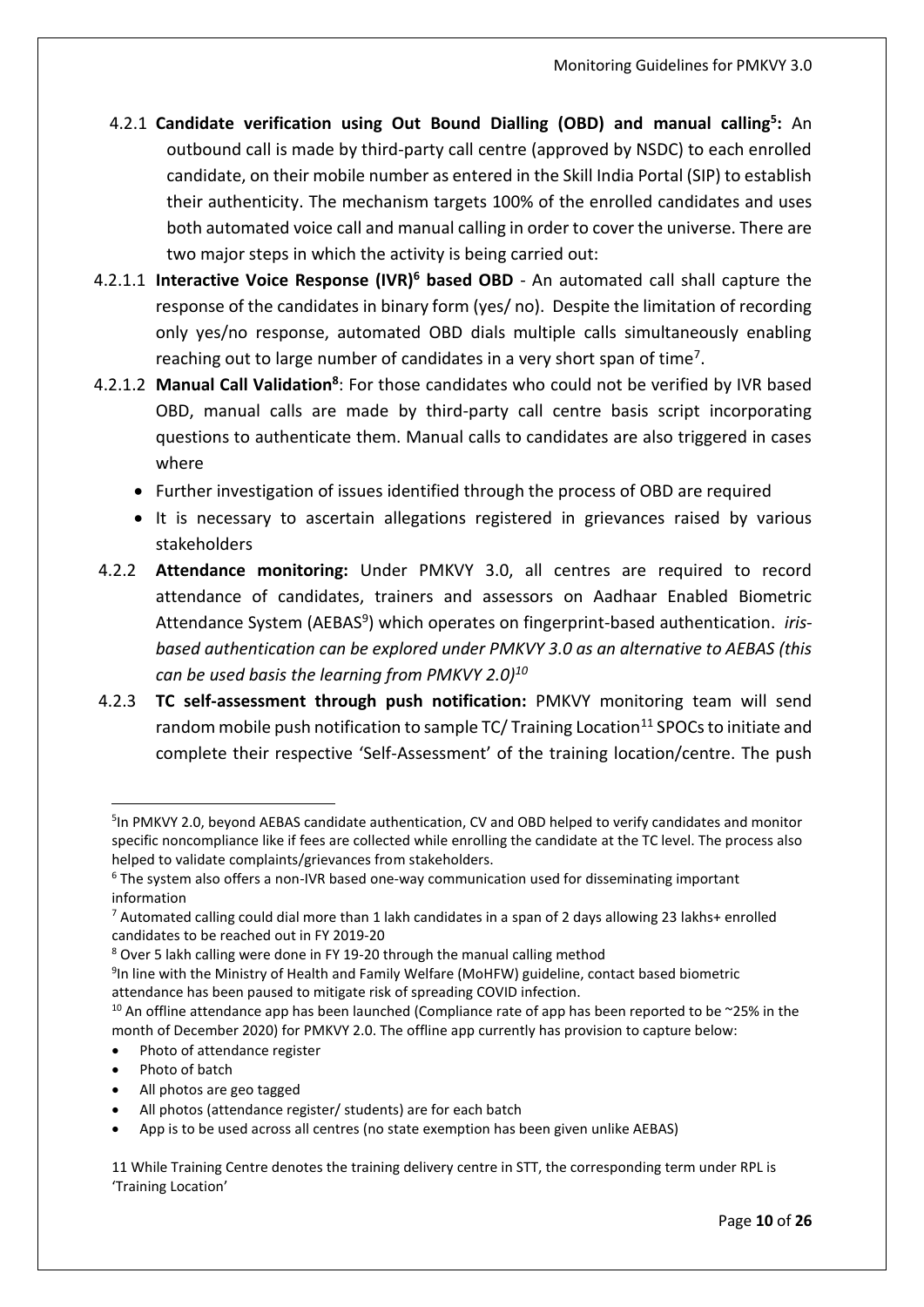notification may be sent anytime within training hours of TP/PIA on the SIP. Links for downloading TC Self-Assessment App on mobile:

*IOS: <https://apps.apple.com/in/app/senpiper/id1196090587>*

*Android: <https://play.google.com/store/apps/details?id=com.senpiper.nsdc>*

The mobile app will provide an array of parameters against which response will be captured to complete the TC self-assessment. Desk Assessment (DA) of the selfassessment report will be carried out by monitoring team at SSDM/DSC/NSDC or authorised third-party DA agency. The TC self-assessment will be an add-on to the physical inspection. (Detailed in SOP)

- 4.2.4 **Surprise Physical Inspections:** Surprise physical inspections<sup>12</sup> will be carried out on sample TCs or Training Locations by the monitoring team of NSDC/SSC/ SSDM/ DSC. The auditor/inspector will be provided with a mobile app<sup>13</sup> with array of objective parameters (same parameters as explained above in TC self-assessment) to be checked for the purpose of inspection.
- 4.2.4.1 The centres/locations to be inspected will be identified on basis of the observations from the processes of Call Validation, AEBAS records, TC self-assessment report or any other parameters decided by NSDC/ SSDMs/DSCs on a sample basis. To ensure maximum outreach, the DSCs will ensure surprise visits are conducted in all TCs operating in their respective district at least once in 3 months. For the same, trigger to DSCs/ SSDMs/ NSDC may be initiated once the inspection gets completed under CSCM/ CSSM component.
- 4.2.4.2 To increase transparency and to reduce the turnaround time, a monitoring mobile app will be used for the purpose of surprise visits. Each stakeholder using the app will be provided with unique credentials. It provides the features to capture the images of the centre along with their geo tagging and time stamping, thus increases the efficiency and authenticity of the whole process. Also, the app has provision to create WhatsApp type interface with customized chat groups for stakeholders, easing the monitoring process at ground by respective state/DSC staff.
- 4.2.5 **Remote monitoring of online training & assessment:** Protocols for remote monitoring of online training and assessments will be prepared by NSDC to ensure quality delivery of online training and assessments. This protocol shall be followed in case online/blended mode is adopted in PMKVY 3.0.
- 4.2.6 **Assessment monitoring:** Timely and fair conduct of assessments of trained candidate is critical to maintain the credibility of assessments. Performance of training centres, assessors, assessment agencies (AA) and sector skill councils shall be monitored through data analysis and surprise inspections (basis SIP data) during assessments and in case of

 $12$ In PMKVY 2.0, surprise inspections were carried out in approx. 35% of STT TCs, 60% PMKKs, 14% SPL and 5% RPL locations.

<sup>13</sup>Monitoring mobile application "Senpiper" [https://nsdc.senpiper.com/loginh](https://nsdc.senpiper.com/login)as been developed, capturing real-time images of the centre/location for ensuring transparency. The mobile application was used extensively during surprise inspections by NSDC, SSCs & few SSDMs under PMKVY 2.0.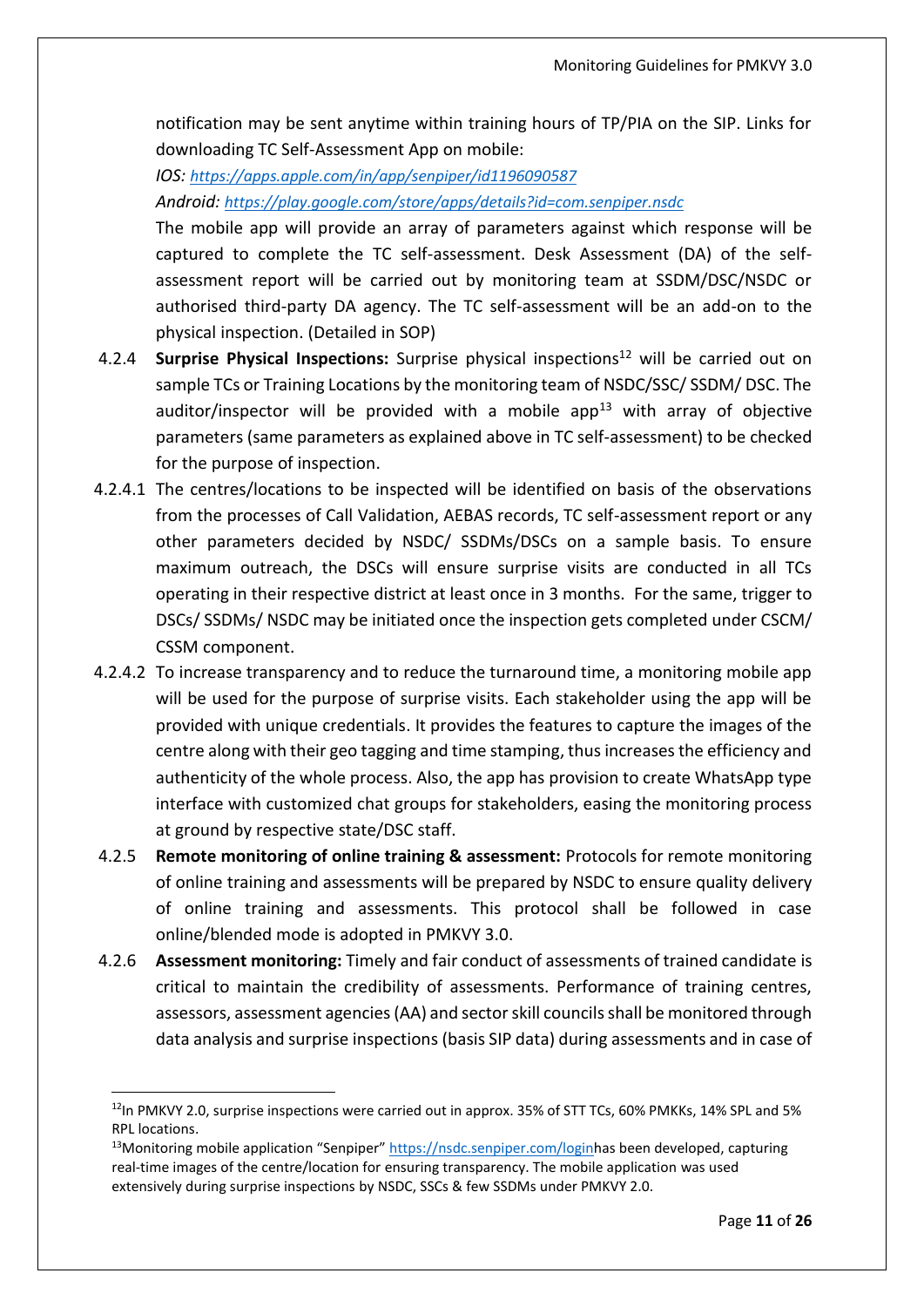non-compliance, penal action will be taken as per the approved assessment penalty grid $^{14}$ .

- 4.2.7 **Candidate Feedback Mechanism:** The aggregated candidate feedback at the TC/TP level and at the scheme level is expected to help improve the quality of scheme delivery. With the aim of leveraging the learnings from call validation of enrolled candidates in PMKVY 2.0, the same mechanism has been proposed<sup>15</sup> to capture the feedback on quality of training from certified candidates. Accordingly, as a first attempt an IVR based OBD will be made to record candidate feedback post their certification. The below process shall be followed:
	- 4.2.7.1 The IVR based OBD feedback will be triggered<sup>16</sup> within 7-14 days from the date of certification. For candidates who will be unreachable via OBD, a manual call will be attempted to get their feedback.
	- 4.2.7.2 Feedback questions will be related to quality aspect of the training like training delivery, quality of trainers, assessment process, certification and placements.
	- 4.2.7.3 Based on the responses, the OBD and CV score would be appropriately assigned in the TP/TC performance score card.

#### 4.3 **Performance monitoring tools**

- 4.3.1 **Scorecards for STT and RPL<sup>17</sup>:** To objectively evaluate the performance of TP/TC/PIA/SPIAs, scorecards have been formulated based on input, output and compliance metrics. The purpose is to highlight the good performers, handhold those who have the potential to improve and disincentivize low performers through a data driven systematic performance assessment. Score card parameters are identified to reflect the qualitative and quantitative outcomes of the respective stakeholders. The score cards to be included in the SOP document prepared by NSDC post review from IMC, PMC and approval from EC and Scheme Steering Committee.
- 4.3.2 **Monthly monitoring insights:** Scheme level performance indicators will be identified and monitored on monthly basis. Data pertaining to enrolment, training, assessments & certification, placements is analysed across TPs/PIAs, sectors and geographic regions to generate reports on target vs achievement, regional penetration, access to skilling, gender, disability & vulnerable group's inclusion etc. Monthly monitoring insights will be generated by analysing the data to capture key trends and take corrective measures to achieve the overall objectives of the scheme. The framework can be shared with DSCs/ SSDMs/ SSCs to monitor their respective PMKVY 3.0 component and the indicator values can be consolidated at the national level.

<sup>14</sup>[https://www.pmkvyofficial.org/App\\_Documents/News/penalty-grid-for-assessment.pdf](https://www.pmkvyofficial.org/App_Documents/News/penalty-grid-for-assessment.pdf)

<sup>15</sup> Sufficient number of certified candidates is awaited in 2020-21 at the time of compiling this document, to enable piloting of the proposed system for PMKVY 2.0

<sup>&</sup>lt;sup>16</sup>In planning stage to enable a SIP based auto trigger for OBD calls post certification

<sup>&</sup>lt;sup>17</sup>The Score cards have evolved with multiple iterations during PMKVY 2.0. to reflect stakeholder performance.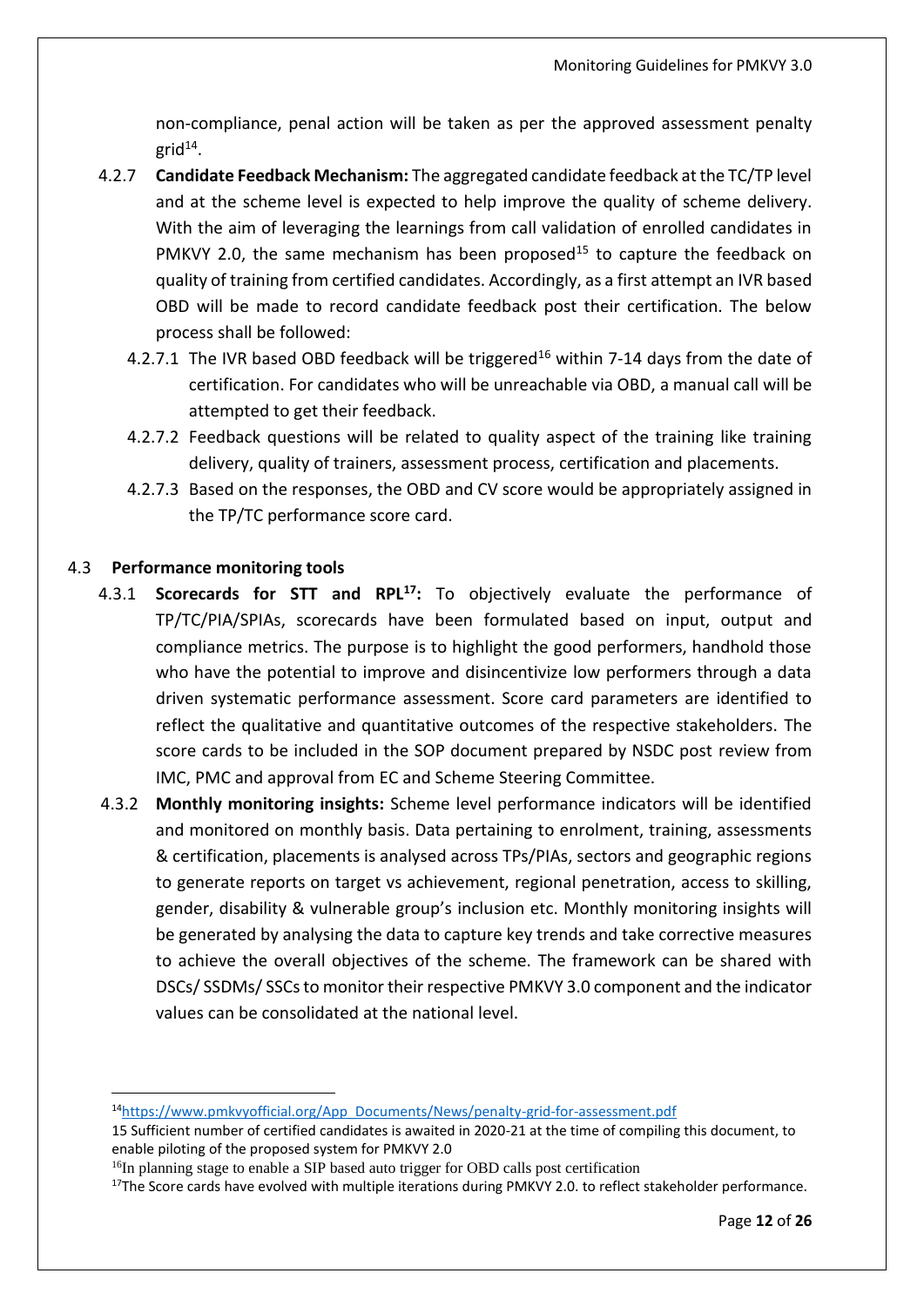# **5. Monitoring Framework**

<span id="page-14-0"></span>

| <b>Value</b><br><b>Chain</b> | Objective/<br>Verifiable Objective                                                                | <b>Parameter</b>                        | <b>Method of</b><br><b>Monitoring</b>                              | <b>Enablers</b>                                                                     | <b>Role of stakeholders</b>                                                                                                                                                                                  | <b>Measures taken</b>                                                                                                                                                                                                          |
|------------------------------|---------------------------------------------------------------------------------------------------|-----------------------------------------|--------------------------------------------------------------------|-------------------------------------------------------------------------------------|--------------------------------------------------------------------------------------------------------------------------------------------------------------------------------------------------------------|--------------------------------------------------------------------------------------------------------------------------------------------------------------------------------------------------------------------------------|
| Due                          | 1. Compliance are<br>met by the Training<br><b>Diligence</b> Partners as per<br><b>Guidelines</b> | Empanelment of<br>Training<br>Providers | Data validation<br>from Skill India<br>Portal and RFP<br>processes | Empanelment<br>parameters as per<br>Guidelines and Target<br>allocation methodology | <b>SSDM:</b> Enplanement of<br>TPs as per the Target<br>allocation methodology/<br>Scheme Guidelines<br><b>NSDC: Enplanement of</b><br>TPs as per the Target<br>allocation methodology/<br>Scheme Guidelines | Monitoring Team will evaluate the<br>outcomes of the indicators and<br>present to IMC. IMC may send a<br>show cause notice to the<br>responsible stakeholder if required.<br>Impact on the respective<br>Stakeholder scorecard |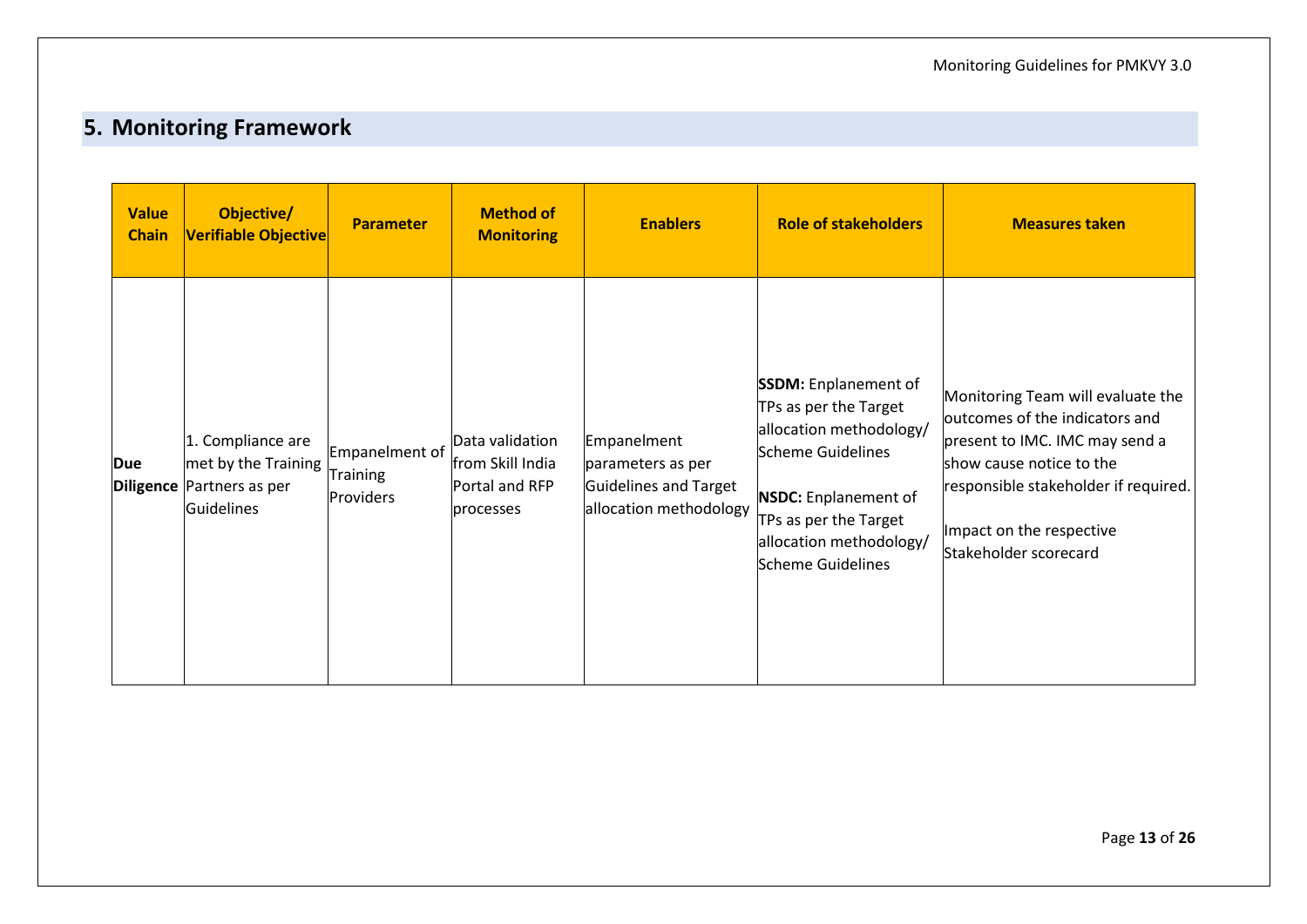| <b>Value Chain</b>                                       | Objective/<br><b>Verifiable</b><br><b>Objective</b>                        | <b>Parameter</b>                                                                    | <b>Method of</b><br><b>Monitoring</b>                                              | <b>Enablers</b>                                                                                                                                               | <b>Role of</b><br><b>stakeholders</b>                                                                                                                                                                                                            | <b>Measures taken</b>                                                                                                                                                                                                                                                                                                                                                                                    |
|----------------------------------------------------------|----------------------------------------------------------------------------|-------------------------------------------------------------------------------------|------------------------------------------------------------------------------------|---------------------------------------------------------------------------------------------------------------------------------------------------------------|--------------------------------------------------------------------------------------------------------------------------------------------------------------------------------------------------------------------------------------------------|----------------------------------------------------------------------------------------------------------------------------------------------------------------------------------------------------------------------------------------------------------------------------------------------------------------------------------------------------------------------------------------------------------|
| <b>Centre</b><br><b>Accreditation</b><br>and Affiliation | 1. TPs and TCs<br>meet the<br>Accreditation<br>and Affiliation<br>criteria | Letter of<br>Registration                                                           | Affiliation<br>Process                                                             | <b>CAAF Form</b>                                                                                                                                              | <b>SSDM: To ensure</b><br>that TCs are<br>complying to the                                                                                                                                                                                       | Essential to be<br>Deemed Ready for<br>Target allocation and<br>further compliance<br>with Scheme<br><b>Guidelines for starting</b><br>training process<br>Monitoring Team will<br>evaluate the<br>outcomes of the<br>indicators and present<br>to IMC. IMC may send<br>a show cause notice to<br>the responsible<br>stakeholder if<br>required.<br>Impact on the<br>respective<br>Stakeholder scorecard |
|                                                          |                                                                            | Physical<br>Inspection                                                              | Affiliation<br>Process                                                             | Physical inspection<br>report (conducted by<br>Inspection Agency)                                                                                             | Centre<br>Accreditation and<br>Affiliation<br>Guidelines.                                                                                                                                                                                        |                                                                                                                                                                                                                                                                                                                                                                                                          |
|                                                          |                                                                            | Capacity of<br><b>Training Centre</b><br>for training<br>under specific<br>Job Role | SIP validations<br>for allowing a<br>TC to create a<br>batch and start<br>training | SIP validation<br>parameters, Surprise<br>Inspection,<br>Continuous<br>monitoring details as<br>per Centre<br>Accreditation and<br><b>Affiliation process</b> | <b>NSDC: To ensure</b><br>that TCs are<br>complying to the<br>Centre<br>Accreditation and<br>Affiliation<br>Guidelines.<br><b>DSC: To conduct</b><br>surprise visits and<br>check for<br>compliance<br>through mobile<br>based Monitoring<br>app |                                                                                                                                                                                                                                                                                                                                                                                                          |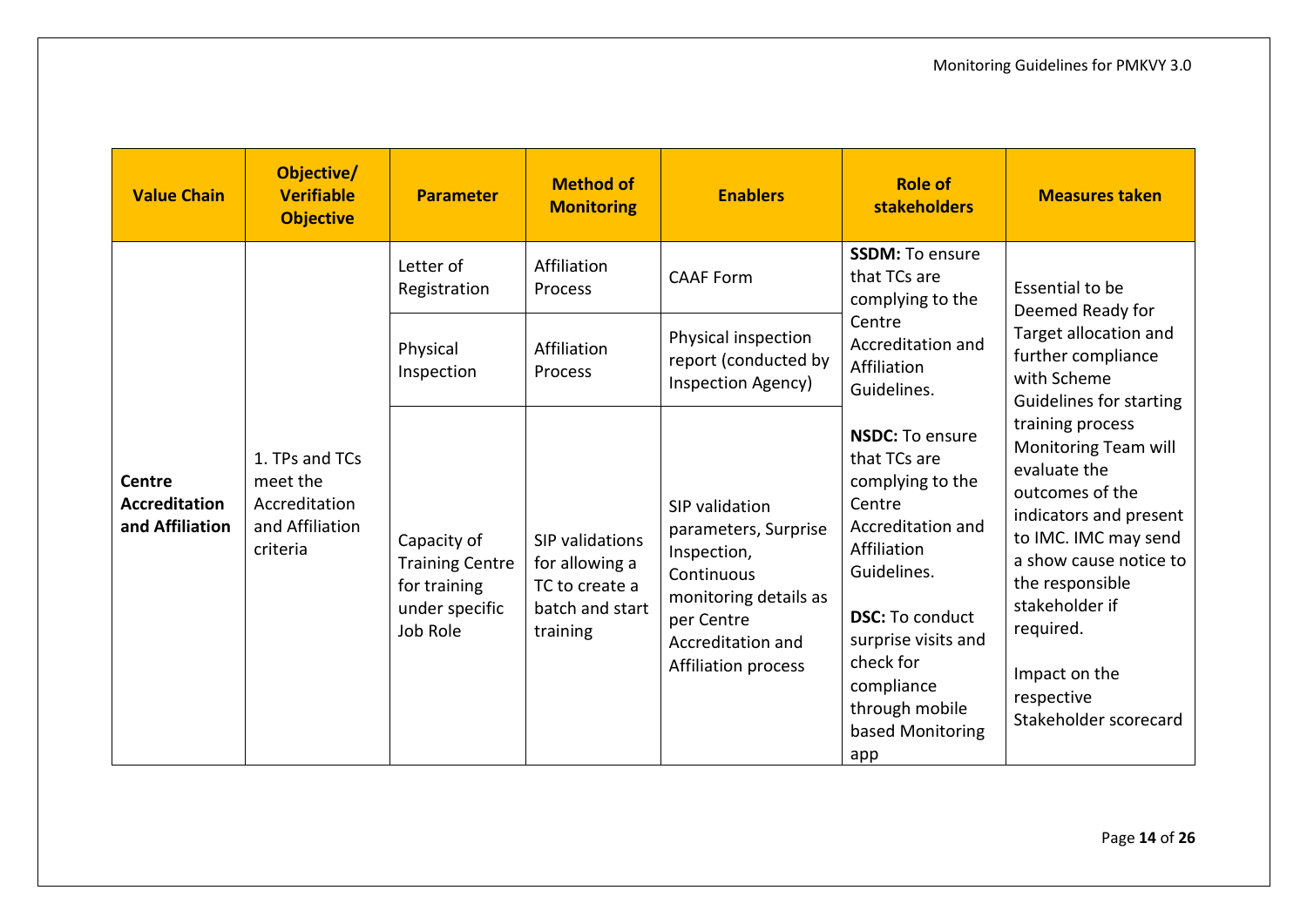| <b>Value Chain</b>                               | Objective/<br><b>Verifiable</b><br><b>Objective</b>                                                       | <b>Parameter</b>     | <b>Method of</b><br><b>Monitoring</b>     | <b>Enablers</b>                                                                            | <b>Role of stakeholders</b>                                                                                                                                                                                                                                                                                                                                                                                                                                                                                                                                                                                                                                                                                                                              | <b>Measures taken</b>                                                                                                                                                                                                                                      |
|--------------------------------------------------|-----------------------------------------------------------------------------------------------------------|----------------------|-------------------------------------------|--------------------------------------------------------------------------------------------|----------------------------------------------------------------------------------------------------------------------------------------------------------------------------------------------------------------------------------------------------------------------------------------------------------------------------------------------------------------------------------------------------------------------------------------------------------------------------------------------------------------------------------------------------------------------------------------------------------------------------------------------------------------------------------------------------------------------------------------------------------|------------------------------------------------------------------------------------------------------------------------------------------------------------------------------------------------------------------------------------------------------------|
| <b>Mobilisation</b><br>and<br><b>Counselling</b> | 1. TPs are<br>not over<br>reporting<br>the number<br>of<br>candidates<br>mobilised in<br>Kaushal<br>Melas | <b>Kaushal Melas</b> | Compliance<br>Monitoring:<br>Verification | Details from<br>reporting done<br>for Kaushal<br>Melas<br>Surprise<br>monitoring<br>report | <b>DSC:</b> Conducting Kaushal Melas<br>periodically to mobilize candidates and<br>create awareness about PMKVY. All the<br>mobilized candidates will be counselled,<br>and their Job roles will be decided.<br>PIA/SSC: In case, the DSCs are not able<br>to mobilize and register adequate<br>number of training aspirants (at least<br>1.5 time of district-level target) within<br>30 days of target allocation to TP, the<br>mobilization and registration activity<br>may be carried out by the Training<br>Providers<br>themselves to meet the given target.<br>SEO: Facilitating DSCs in conducting the<br>Kaushal Melas.<br>NSDC/SSDM: Collating the skill<br>availability reports for future<br>referencing during reallocation of<br>targets. | <b>Monitoring Team</b><br>will evaluate the<br>outcomes of the<br>indicators and<br>present to IMC.<br>IMC may send a<br>show cause notice<br>to the responsible<br>stakeholder if<br>required.<br>Impact on the<br>respective<br>Stakeholder<br>scorecard |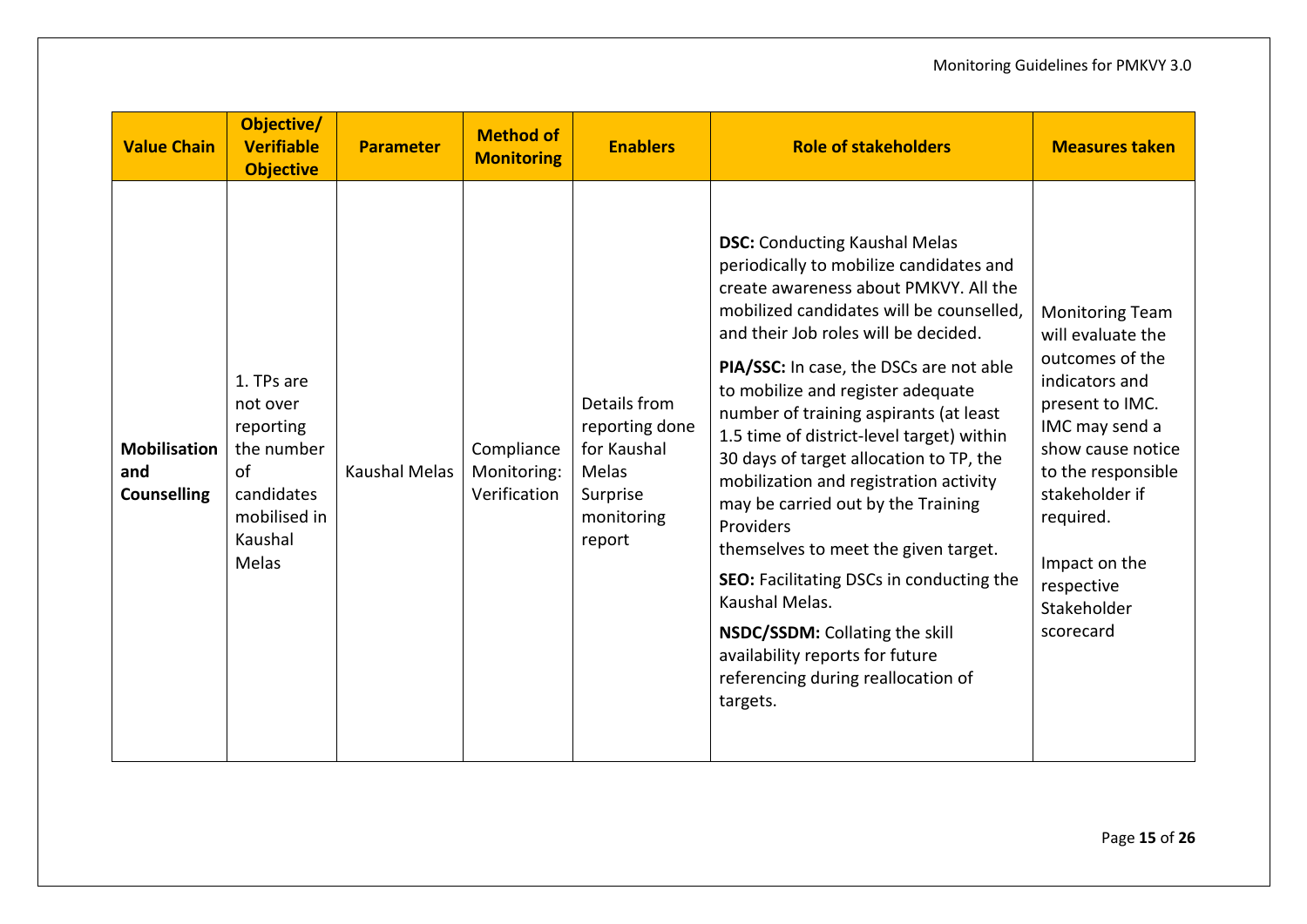| <b>Value Chain</b>                                | Objective/<br><b>Verifiable</b><br><b>Objective</b>                                                                                                                                                               | <b>Parameter</b>                                                                       | <b>Method of</b><br><b>Monitoring</b>     | <b>Enablers</b>               | <b>Role of stakeholders</b>                                                                                                                                                                                                                                                                                                                                                                                                                                                                                                                                                                                                                                                                                                                                                                                                                                                                                      | <b>Measures taken</b>                                                                                                                                                                                                                                                                                                                           |
|---------------------------------------------------|-------------------------------------------------------------------------------------------------------------------------------------------------------------------------------------------------------------------|----------------------------------------------------------------------------------------|-------------------------------------------|-------------------------------|------------------------------------------------------------------------------------------------------------------------------------------------------------------------------------------------------------------------------------------------------------------------------------------------------------------------------------------------------------------------------------------------------------------------------------------------------------------------------------------------------------------------------------------------------------------------------------------------------------------------------------------------------------------------------------------------------------------------------------------------------------------------------------------------------------------------------------------------------------------------------------------------------------------|-------------------------------------------------------------------------------------------------------------------------------------------------------------------------------------------------------------------------------------------------------------------------------------------------------------------------------------------------|
| <b>Enrolment</b><br>and Batch<br><b>Formation</b> | 1.Candidate<br>& Batch<br>level data is<br>uploaded<br>on the<br>system SIP.<br>2.<br>Information<br>on online<br>batch to be<br>uploaded in<br>SIP at least<br>15 days<br>prior to<br>start date of<br>the batch | Candidate<br>Enrolment<br>Mass<br>Enrolments of<br>school/college<br>going<br>students | Compliance<br>Monitoring:<br>Verification | OBD, Call<br>Validations (CV) | PIA/SSC: Enable candidates for self-<br>enrolment and ensure that enrolment<br>of candidates as per the target<br>allocated.<br><b>DSC:</b> Facilitate PIA/SSC by preparing a<br>list of candidates which shall not be less<br>than $1.5$<br>times the target allocated to district.<br>Once the<br>Training Provider is identified under this<br>model, this list of registered candidates<br>shall be shared with Training Providers<br>for further short-listing and enrolment.<br>DSCs will also conduct surprise visits to<br>the training centres to ensure that the<br>enrolment of candidates is according to<br>the guidelines and no mass enrolment is<br>taking place.<br>NSDC: Provide an IT-enabled platform<br>under SIP to all the stakeholders to<br>capture the lifecycle of the students.<br>NSDC may hire a third-party vendor to<br>conduct OBD and CVs for Compliance<br>Monitoring checks. | TC wise report<br>used to validate<br>non-compliances<br>during IMC<br>decisions.<br><b>Monitoring Team</b><br>will evaluate the<br>outcomes of the<br>indicators and<br>present to IMC.<br>IMC may send a<br>show cause notice<br>to the responsible<br>stakeholder if<br>required.<br>Impact on the<br>respective<br>Stakeholder<br>scorecard |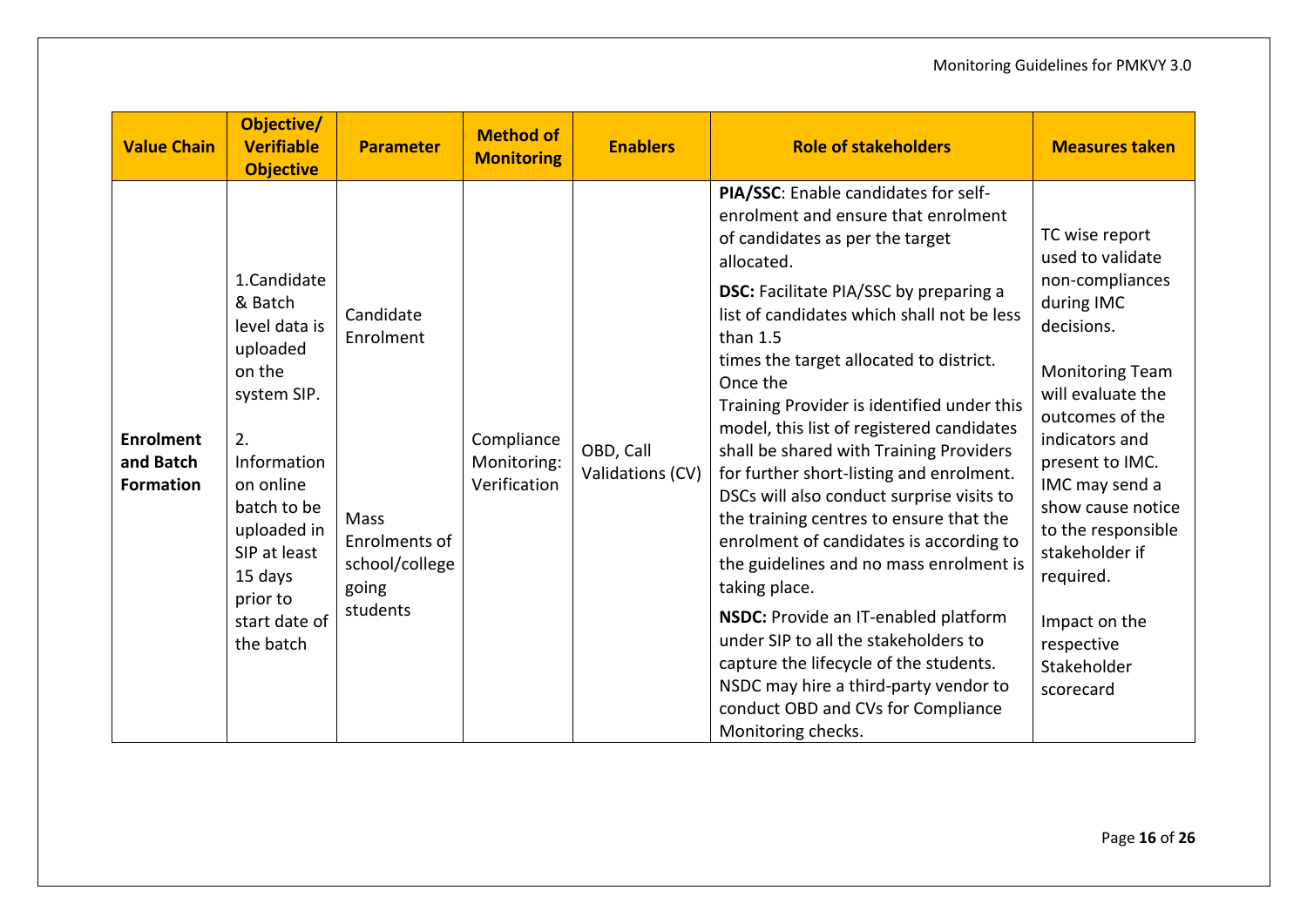| <b>Value</b><br><b>Chain</b> | <b>Objective/ Verifiable</b><br><b>Objective</b>                                                                                                                                                                                                                                                                                                              | <b>Parameter</b>                                                                                                                                                                                                          | <b>Method of</b><br><b>Monitoring</b>                                          | <b>Enablers</b>                                                                                          | <b>Role of stakeholders</b>                                                                                                                                                                                                                                                                                                                     | <b>Measures taken</b>                                                                                                                                                                                                                                                 |
|------------------------------|---------------------------------------------------------------------------------------------------------------------------------------------------------------------------------------------------------------------------------------------------------------------------------------------------------------------------------------------------------------|---------------------------------------------------------------------------------------------------------------------------------------------------------------------------------------------------------------------------|--------------------------------------------------------------------------------|----------------------------------------------------------------------------------------------------------|-------------------------------------------------------------------------------------------------------------------------------------------------------------------------------------------------------------------------------------------------------------------------------------------------------------------------------------------------|-----------------------------------------------------------------------------------------------------------------------------------------------------------------------------------------------------------------------------------------------------------------------|
|                              | Compliance<br>Monitoring through:<br>1.Surprise<br>inspections at<br>training centres<br>2.TC-Self<br>Assessment through<br>push notification<br>3. Training duration<br>Training through AEBAS-<br>record of log in/log<br>out time stamp of<br>trainer and<br>candidate<br>4.Candidate<br>feedback mechanism<br>to check quality of<br>trainer and training | Compliance<br><b>NSDC:</b> A mobile based app will<br>Monitoring:<br>AEBAS, Mobile app<br>be provided to all TPs, TC-in<br>Attendance<br>Authentication<br>charge and DSCs and following<br>indicators will be monitored: |                                                                                |                                                                                                          |                                                                                                                                                                                                                                                                                                                                                 |                                                                                                                                                                                                                                                                       |
|                              |                                                                                                                                                                                                                                                                                                                                                               | Availability of TC<br>facilities &<br>linfrastructure                                                                                                                                                                     | Compliance<br>Monitoring:<br>Surprise Inspection;<br><b>TC Self-Assessment</b> | Geo tagged and time<br>stamped photos                                                                    | 1. Geo-Tagged and Time stamped<br>photos<br>Mobile apps to capture $\vert$ 2. App Based Video calling<br>3. Random push notification TC<br>lself-assessment<br>4. Surprise visits reports from<br><b>DSCs</b>                                                                                                                                   | TC wise report used to<br>validate non-compliances<br>during IMC decisions.<br><b>Monitoring Team will</b><br>evaluate the outcomes of<br>the indicators and present<br>to IMC. IMC may send a<br>show cause notice to the<br>responsible stakeholder if<br>required. |
|                              |                                                                                                                                                                                                                                                                                                                                                               | Lab equipment                                                                                                                                                                                                             | Compliance<br>Monitoring:<br>Surprise Inspection;<br><b>TC Self-Assessment</b> | Mobile apps to capture<br>Geo tagged and time<br>stamped photos                                          | NSDC will also hire third party<br>vendor to capture feedback of<br>candidates through OBDs and<br><b>CVs</b><br><b>DSCs:</b> Conduct surprise visits to<br>ensure candidates are being<br>properly trained and TCs are in<br>compliance with the scheme<br>guidelines. All the data will be<br>captured in the Mobile based<br>monitoring app. |                                                                                                                                                                                                                                                                       |
|                              |                                                                                                                                                                                                                                                                                                                                                               | Training<br>material                                                                                                                                                                                                      | Compliance<br>Monitoring: Online<br>tracking; Surprise<br>Inspection           | KITS portal,<br>IVR/Manual<br>Calling/Mobile apps to<br>capture Geo tagged<br>and time stamped<br>photos |                                                                                                                                                                                                                                                                                                                                                 | Impact on the respective<br>Stakeholder scorecard                                                                                                                                                                                                                     |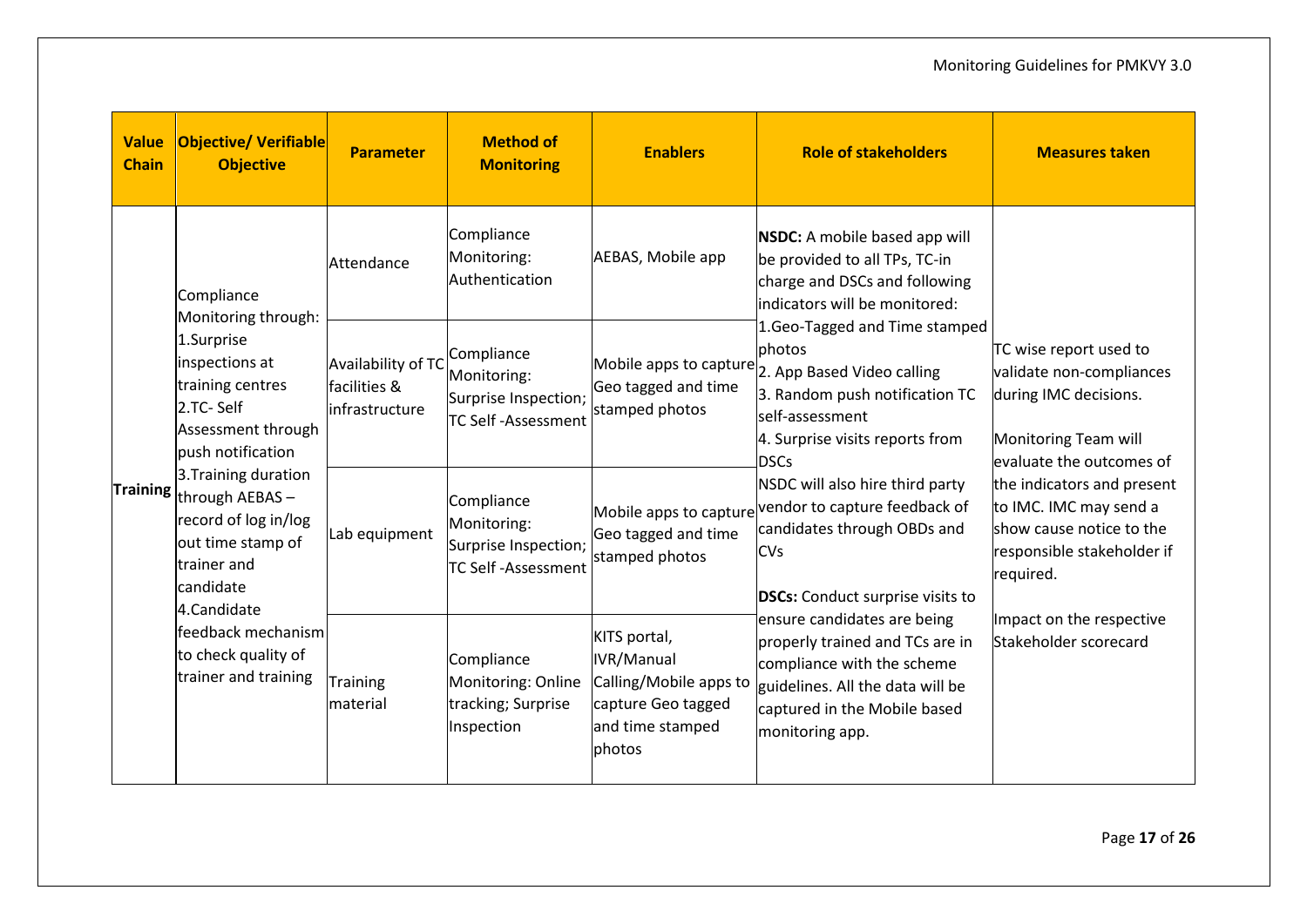| <b>Value</b><br><b>Chain</b> | Objective/<br><b>Verifiable</b><br><b>Objective</b>                                                                                                                                                                                                                                                                                                                                                | <b>Parameter</b>                                                                                                    | <b>Method of</b><br><b>Monitoring</b>                                                                                                                                                                                                                                                                                                                                                                           | <b>Enablers</b>                                                    | <b>Role of stakeholders</b>                                                                                                                                                                                                               | <b>Measures taken</b> |                                   |
|------------------------------|----------------------------------------------------------------------------------------------------------------------------------------------------------------------------------------------------------------------------------------------------------------------------------------------------------------------------------------------------------------------------------------------------|---------------------------------------------------------------------------------------------------------------------|-----------------------------------------------------------------------------------------------------------------------------------------------------------------------------------------------------------------------------------------------------------------------------------------------------------------------------------------------------------------------------------------------------------------|--------------------------------------------------------------------|-------------------------------------------------------------------------------------------------------------------------------------------------------------------------------------------------------------------------------------------|-----------------------|-----------------------------------|
| <b>Training</b>              | Compliance<br>Monitoring<br>through:<br>1.Surprise<br>inspections<br>at training<br>centres<br>2.TC-Self<br>Assessment<br>through<br>push<br>notification<br>3. Training<br>duration<br>through<br>$AEBAS -$<br>record of<br>log in/log<br>out time<br>stamp of<br>trainer and<br>candidate<br>4.Online<br>candidate<br>feedback<br>mechanism<br>to check<br>quality of<br>trainer and<br>training | <b>Branding of</b><br><b>PMKVY</b>                                                                                  | Compliance<br>Monitoring: Surprise<br>Inspection; TC Self -<br>Assessment                                                                                                                                                                                                                                                                                                                                       | Mobile apps to<br>capture Geo<br>tagged and time<br>stamped photos | NSDC: A mobile based app will<br>be provided to all TPs, TC-in<br>charge and DSCs and following<br>indicators will be monitored:<br>1. Geo Tagged and Time<br>stamped photos<br>2. App Based Video calling<br>3. Random push notification |                       |                                   |
|                              |                                                                                                                                                                                                                                                                                                                                                                                                    | Availability<br>of Candidate<br>enrolment<br>Forms and<br>Candidate<br>Feedback<br>forms                            | Compliance<br>Monitoring: Surprise<br>Inspection; TC Self -<br>Assessment                                                                                                                                                                                                                                                                                                                                       | Mobile apps to<br>capture Geo<br>tagged and time<br>stamped photos |                                                                                                                                                                                                                                           |                       | Monitoring Team will evaluate the |
|                              |                                                                                                                                                                                                                                                                                                                                                                                                    | Regularity of<br>Training<br>including<br>batch<br>strength                                                         | 4. Surprise visits reports from<br>Mobile apps to<br><b>DSCs</b><br>capture Geo<br>Compliance<br>NSDC will also hire third party<br>tagged and time<br>Monitoring: Surprise<br>vendor to capture feedback of<br>stamped<br>Inspection; TC Self -<br>candidates through OBDs and<br>photos, App<br>Assessment<br>CVs<br>based Video<br>Stakeholder scorecard<br>calling.<br><b>DSCs:</b> Conduct surprise visits | TC self-assessment                                                 | outcomes of the indicators and<br>present to IMC. IMC may send a<br>show cause notice to the<br>responsible stakeholder if required.<br>Impact on the respective                                                                          |                       |                                   |
|                              |                                                                                                                                                                                                                                                                                                                                                                                                    | Unethical<br>practices by<br><b>TC like</b><br>giving<br>misleading<br>info about<br>scheme to<br>the<br>candidates | Compliance<br>Monitoring:<br>Grievance/Complaints<br>verification; Surprise<br>Inspection                                                                                                                                                                                                                                                                                                                       | Mobile apps to<br>capture Geo<br>tagged and time<br>stamped photos | to ensure candidates are<br>being properly trained and<br>that TCs are in compliance<br>with the scheme guidelines.<br>All the data will be captured in<br>the Mobile based monitoring<br>app.                                            |                       |                                   |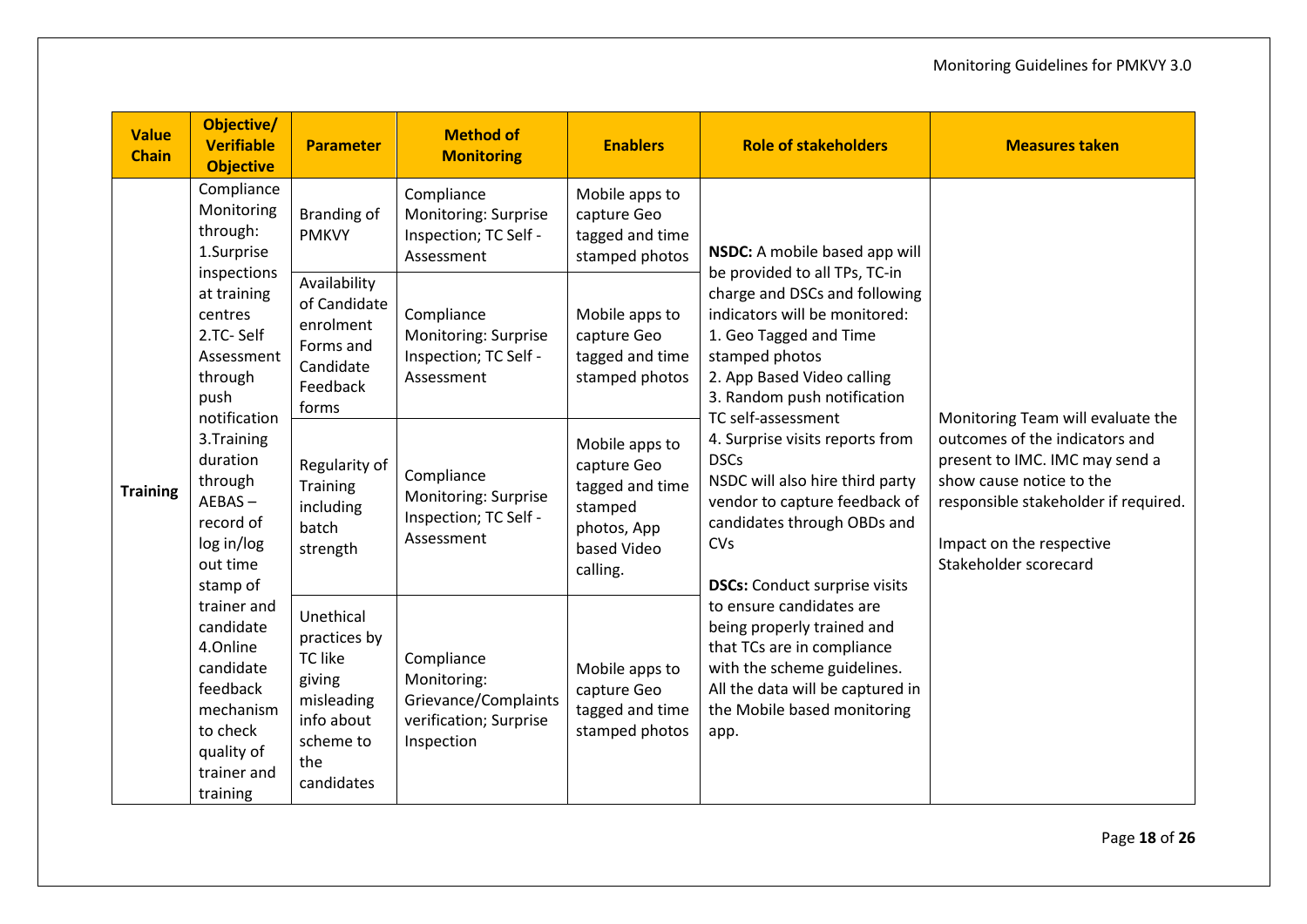| <b>Value</b><br><b>Chain</b>                                       | Objective/<br><b>Verifiable</b><br><b>Objective</b> | <b>Parameter</b>                                   | <b>Method of</b><br><b>Monitoring</b>                                     | <b>Enablers</b>                                           | <b>Role of stakeholders</b>                                                                                                                                                                                                                                                                                                     | <b>Measures taken</b>                                                                                                                                                                                             |
|--------------------------------------------------------------------|-----------------------------------------------------|----------------------------------------------------|---------------------------------------------------------------------------|-----------------------------------------------------------|---------------------------------------------------------------------------------------------------------------------------------------------------------------------------------------------------------------------------------------------------------------------------------------------------------------------------------|-------------------------------------------------------------------------------------------------------------------------------------------------------------------------------------------------------------------|
| <b>Training</b><br>of<br><b>Trainers</b><br>and<br><b>Assessor</b> | 1. TC<br>compliance<br>for Trainer<br>certification | Trainer<br>Qualification<br>& ToT<br>Certification | Compliance<br>Monitoring: Surprise<br>Inspection; TC Self -<br>Assessment | SIP/SMART<br>report,<br><b>Monitoring Visit</b><br>report | PIA/SSC: To ensure that<br>trainers are qualified as per<br>the job-role wise eligibility<br>criteria and have ToT<br>certification.<br><b>DSCs: To check Trainer</b><br>certification during the<br>Surprise visits<br>NSDC: Availability of SIP for<br>Trainer registration and<br>nomination for Training &<br>Certification | Monitoring Team will evaluate the<br>outcomes of the indicators and<br>present to IMC. IMC will adhere the<br>approved process while evaluating<br>each case<br>Impact on the respective<br>Stakeholder scorecard |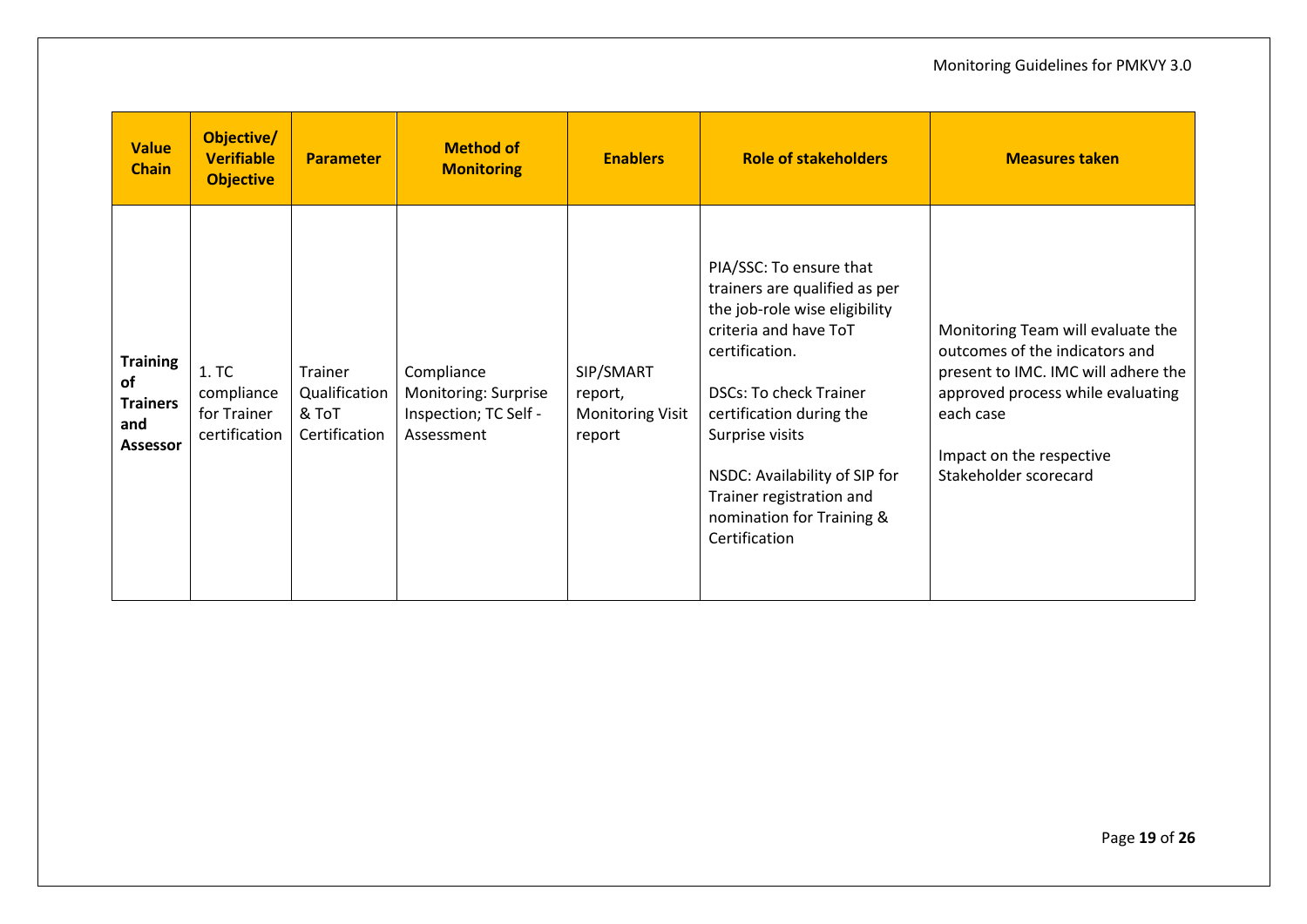| <b>Value</b><br><b>Chain</b>                                    | Objective/<br><b>Verifiable</b><br><b>Objective</b>       | <b>Parameter</b>                                                                                                                                                                                                                                                    | <b>Method of Monitoring</b>                                                                                               | <b>Enablers</b>   | <b>Role of stakeholders</b>                                                                                                                                                                                                                                                                                                                                                                                                           | <b>Measures taken</b>                                                                                                                                                                                                |
|-----------------------------------------------------------------|-----------------------------------------------------------|---------------------------------------------------------------------------------------------------------------------------------------------------------------------------------------------------------------------------------------------------------------------|---------------------------------------------------------------------------------------------------------------------------|-------------------|---------------------------------------------------------------------------------------------------------------------------------------------------------------------------------------------------------------------------------------------------------------------------------------------------------------------------------------------------------------------------------------------------------------------------------------|----------------------------------------------------------------------------------------------------------------------------------------------------------------------------------------------------------------------|
| <b>Training of</b><br><b>Trainers</b><br>and<br><b>Assessor</b> | 2. SSC<br>compliances for<br>implementing ToT<br>programs | 1. Compliance with<br>job-role wise<br>eligibility of Trainers<br>2. Whether Trainer<br>enrolment in ToT<br>program is as per<br>the batch type<br>(New/Existing)<br>3. Whether the<br>eligible Trainer for<br>financial benefit has<br>been paid by SSC or<br>not? | Compliance monitoring<br>(SIP); SSC Self-<br>Assessment; IVR based<br>OBD/ Manual Call<br>Validation, Monitoring<br>Visit | SIP/ToT<br>report | PIA/ SSC: To ensure<br>compliance on eligibility<br>criteria; enrolment as per<br>the batch type and pay<br>out to eligible Trainers<br>NSDC: A mobile based<br>app will be provided to<br>all PIAs/SSCs and<br>following indicators will<br>be monitored:<br>1. Geo Tagged and Time<br>stamped photos<br>3. Random push<br>notification PIA/SSC self-<br>assessment<br>4. Validation from<br><b>Trainers through OBDs</b><br>and CVs | Monitoring Team will<br>evaluate the outcomes of<br>the indicators and present<br>to IMC. IMC will adhere the<br>approved process while<br>evaluating each case<br>Impact on the respective<br>Stakeholder scorecard |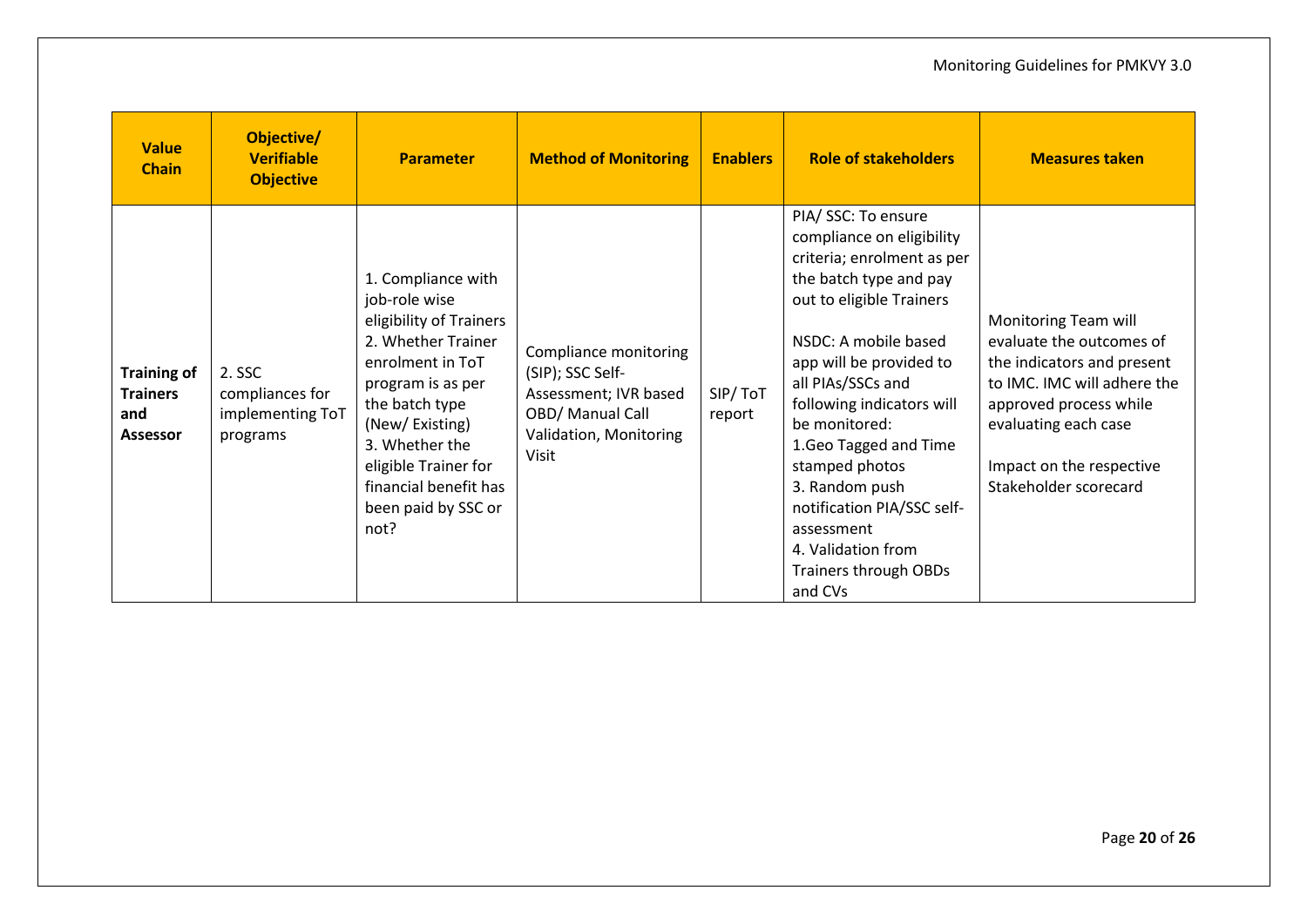| <b>Value</b><br><b>Chain</b>                                    | <b>Objective/ Verifiable</b><br><b>Objective</b>                                                                    | <b>Parameter</b>                                                                                                                                                                                                                                                                | <b>Method of</b><br><b>Monitoring</b>                                                                                           | <b>Enablers</b>                                                           | <b>Role of stakeholders</b>                                                                                                                                                                                                                                                                                                                                                                                                      | <b>Measures taken</b>                                                                                                                                                                                                   |
|-----------------------------------------------------------------|---------------------------------------------------------------------------------------------------------------------|---------------------------------------------------------------------------------------------------------------------------------------------------------------------------------------------------------------------------------------------------------------------------------|---------------------------------------------------------------------------------------------------------------------------------|---------------------------------------------------------------------------|----------------------------------------------------------------------------------------------------------------------------------------------------------------------------------------------------------------------------------------------------------------------------------------------------------------------------------------------------------------------------------------------------------------------------------|-------------------------------------------------------------------------------------------------------------------------------------------------------------------------------------------------------------------------|
| <b>Training of</b><br><b>Trainers</b><br>and<br><b>Assessor</b> | 3. Assessor<br>certification<br>compliance for<br>assessment/SSC<br>compliances for<br>implementing ToT<br>programs | 1. Compliance<br>with job-role wise<br>eligibility of<br>Assessors<br>2. Whether<br>Assessor<br>enrolment in ToA<br>program is as per<br>the batch type<br>(New/Existing)<br>3. Whether the<br>eligible Assessor<br>for financial<br>benefit has been<br>paid by SSC or<br>not? | Compliance<br>monitoring (SIP); SSC<br>Self-Assessment; IVR<br>based OBD/ Manual<br>Call Validation,<br><b>Monitoring Visit</b> | SIP/ToA Report/<br>Mobile App to<br>capture self-<br>assessment<br>report | PIA/ SSC: To ensure<br>compliance on<br>eligibility criteria;<br>enrolment as per the<br>batch type and pay out<br>to eligible Assessor<br>NSDC: A mobile based<br>app will be provided to<br>all PIAs/SSCs and<br>following indicators<br>will be monitored:<br>1.Geo Tagged and<br>Time stamped photos<br>3. Random push<br>notification PIA/SSC<br>self-assessment<br>4. Validation from<br>Assessors through<br>OBDs and CVs | Monitoring Team will<br>evaluate the outcomes<br>of the indicators and<br>present to IMC. IMC will<br>adhere the approved<br>process while evaluating<br>each case<br>Impact on the respective<br>Stakeholder scorecard |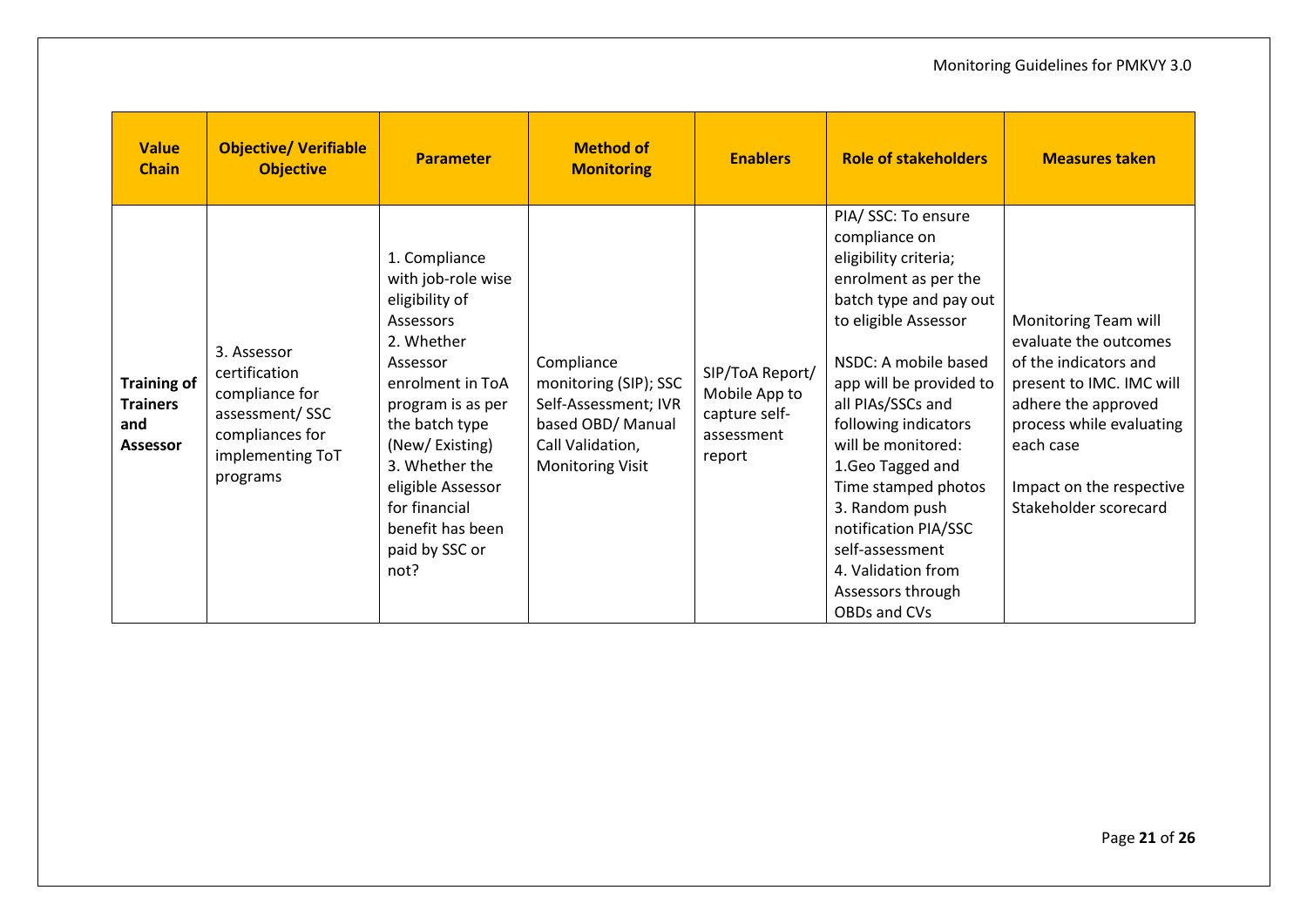| <b>Value</b><br><b>Chain</b> | Objective/<br><b>Verifiable</b><br><b>Objective</b>                                                                                                                                                                                            | <b>Parameter</b>                                                                                                                                                                                                                                                                                                                                                                                                                                                                                                                                          | <b>Method of</b><br><b>Monitoring</b>                                                                                                                                                                                                                                         | <b>Enablers</b>                                                                                                                                                                                                                         | <b>Role of stakeholders</b>                                                                                                                                                                                                                                                                                                                                                                                                                                                                                                                                                                                                                                          | <b>Measures taken</b>                                                                                                                                                                                                                            |
|------------------------------|------------------------------------------------------------------------------------------------------------------------------------------------------------------------------------------------------------------------------------------------|-----------------------------------------------------------------------------------------------------------------------------------------------------------------------------------------------------------------------------------------------------------------------------------------------------------------------------------------------------------------------------------------------------------------------------------------------------------------------------------------------------------------------------------------------------------|-------------------------------------------------------------------------------------------------------------------------------------------------------------------------------------------------------------------------------------------------------------------------------|-----------------------------------------------------------------------------------------------------------------------------------------------------------------------------------------------------------------------------------------|----------------------------------------------------------------------------------------------------------------------------------------------------------------------------------------------------------------------------------------------------------------------------------------------------------------------------------------------------------------------------------------------------------------------------------------------------------------------------------------------------------------------------------------------------------------------------------------------------------------------------------------------------------------------|--------------------------------------------------------------------------------------------------------------------------------------------------------------------------------------------------------------------------------------------------|
| Assessment                   | <b>Ensuring timely</b><br>and fair conduct<br>of assessment of<br>trained<br>candidates<br>through offline<br>(pen & paper)<br>and online<br>(tab/computer)<br>mode at the<br>training centre.<br>Monitor TAT of<br>different<br>stakeholders. | 1. Random check on<br>Assessment compliances -<br>Attendance, Geo-tagging,<br>Aadhaar Validation,<br>candidate verification, or any<br>other important compliance<br>introduced in future<br>2. Assessment TAT<br>monitoring (through SIP)<br>3. Online assigning of<br>assessors and proctors as per<br>the mode of assessment<br>4.Assessment blueprint<br>availability for PMKVY3.0<br>job-roles<br>5. Assessor Guide availability<br>for PMKVY3.0 job-roles<br>6. Compliance on mandatory<br>live-proctoring feature for<br>remote online assessments | <b>SIP Reports</b><br>(TAT & Results);<br>Surprise visit at<br>the assessment<br>location/TC; IVR<br>based OBD/ Call<br>Validation; SSC<br>Self-<br>assessment;<br>Random online<br>verification of<br>assessment<br>process by<br>giving access to<br>the monitoring<br>team | SIP report<br>and<br>database;<br><b>PMKVY</b><br>Assessor<br>App;<br>Mobile App<br>to capture<br>Self-<br>assessment;<br>Assessment<br>Agency<br>proctoring<br>dashboard;<br>Mobile<br>application/<br>Agency for<br>Surprise<br>visit | NSDC:<br>1. Monthly monitoring report on<br>Assessments<br>2. Conduct Surprise visit and<br>ensure that NSDC<br>representative is present in at<br>least 1 % of assessments<br>3. IVR based OBD/ Call<br>validation as needed<br>4. Random online verification of<br>assessment process by giving<br>access to the monitoring team<br><b>DSC:</b> Conduct surprise visits and<br>be present while conduct of the<br>assessment.<br>SSC/AB:<br>1. Conduct Surprise visits at the<br>assessment location/ TC and<br>ensure that SSC representative<br>is present in at least 5 % of<br>assessments<br>2. Ensure monitoring<br>compliance as per PMKVY3.0<br>guidelines | <b>Monitoring Team</b><br>will evaluate the<br>outcomes of the<br>indicators and<br>present to IMC.<br>IMC will adhere to<br>the approved<br>process while<br>evaluating each<br>case<br>Impact on the<br>respective<br>Stakeholder<br>scorecard |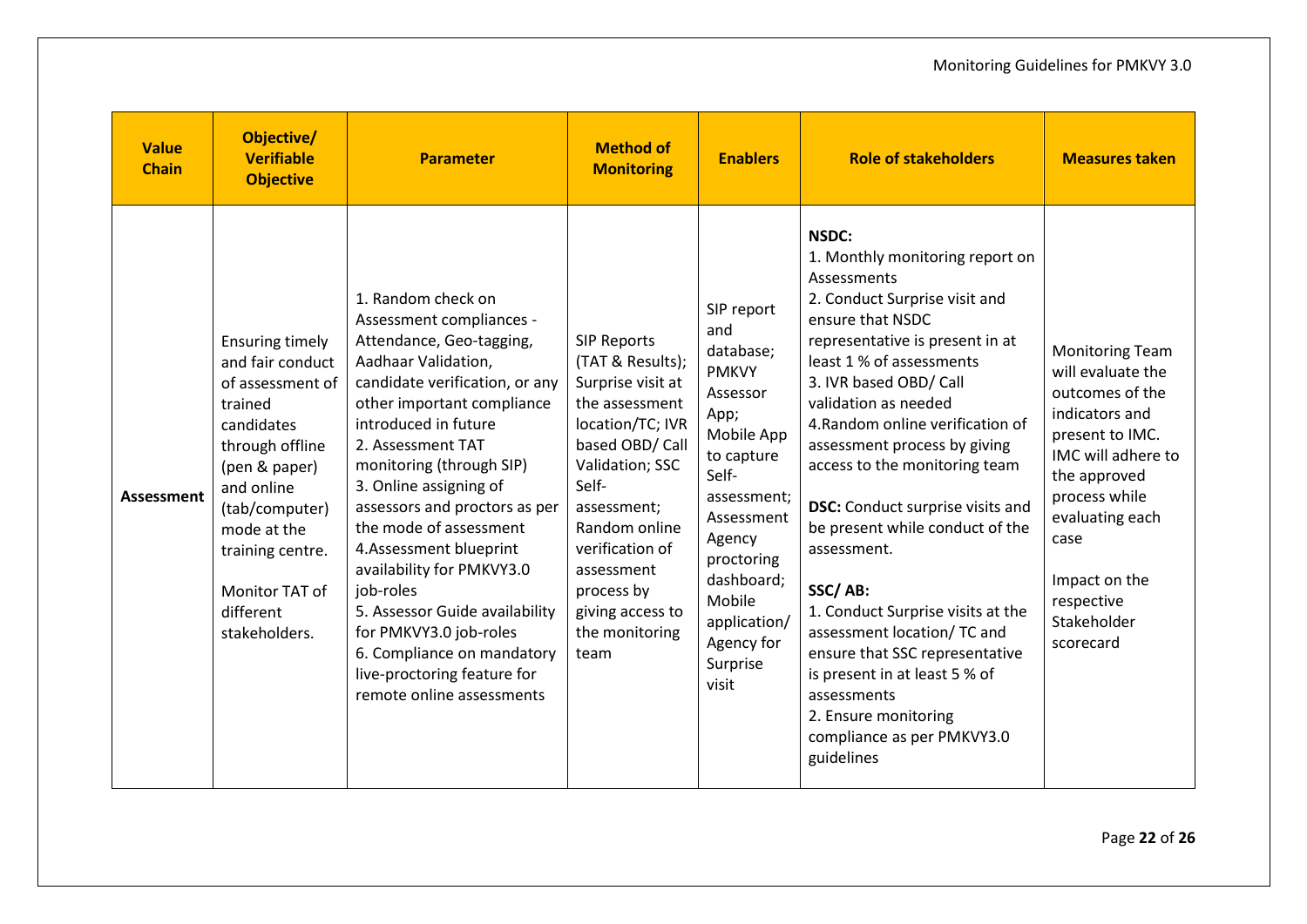| <b>Value</b><br><b>Chain</b> | Objective/<br><b>Verifiable</b><br><b>Objective</b> | <b>Parameter</b>             | <b>Method of</b><br><b>Monitoring</b>               | <b>Enablers</b>                                                      | <b>Role of stakeholders</b>                                                                                                                                                                                                                                                                                                                                        | <b>Measures taken</b>                                                                                                                                                                                                                      |
|------------------------------|-----------------------------------------------------|------------------------------|-----------------------------------------------------|----------------------------------------------------------------------|--------------------------------------------------------------------------------------------------------------------------------------------------------------------------------------------------------------------------------------------------------------------------------------------------------------------------------------------------------------------|--------------------------------------------------------------------------------------------------------------------------------------------------------------------------------------------------------------------------------------------|
| Placement                    | Placement<br>Verification                           | Candidate feedback           | Compliance<br>Monitoring:<br>Call based<br>feedback | CV & OBD                                                             | NSDC:A Third party vendor will be<br>hired to conduct OBD and CV.<br>Employer verification calls and<br>surveys will also be conducted<br>SEO/DSC: DSCs and SEOs in                                                                                                                                                                                                | Monitoring Team will<br>evaluate the outcomes<br>of the indicators and<br>present to IMC. IMC<br>may send a show cause<br>notice to the<br>responsible stakeholder<br>if required.<br>Impact on the<br>respective Stakeholder<br>scorecard |
|                              |                                                     | Complaints/Grievances/RTI    | Compliance<br>Monitoring:<br>Verification           | CV& OBD,<br>Surprise<br>inspection                                   |                                                                                                                                                                                                                                                                                                                                                                    |                                                                                                                                                                                                                                            |
|                              |                                                     | <b>Employer Verification</b> | Compliance<br>Monitoring:<br>Verification           | Surprise Visits,<br>Employer<br>verification<br>calls and<br>surveys | collaboration will conduct a<br>monitoring drive on a fortnightly<br>basis where surprise visits will be<br>conducted to the employer premises<br>for all candidates under PMKVY in                                                                                                                                                                                |                                                                                                                                                                                                                                            |
|                              |                                                     | Rozgar Mela                  | Compliance<br>Monitoring:<br>Verification           | Surprise Visits,<br>Employer<br>verification<br>calls and<br>surveys | their districts on a sample basis. All<br>the data will be captured on the<br>mobile based monitoring app.<br>SEOs will also ensure that Rozgar<br>Melas are conducted by responsible<br>stakeholder and the report of the<br>same is shared with NSDC<br>*Call validations, employer<br>verification calls and surveys to be<br>done for International Placements |                                                                                                                                                                                                                                            |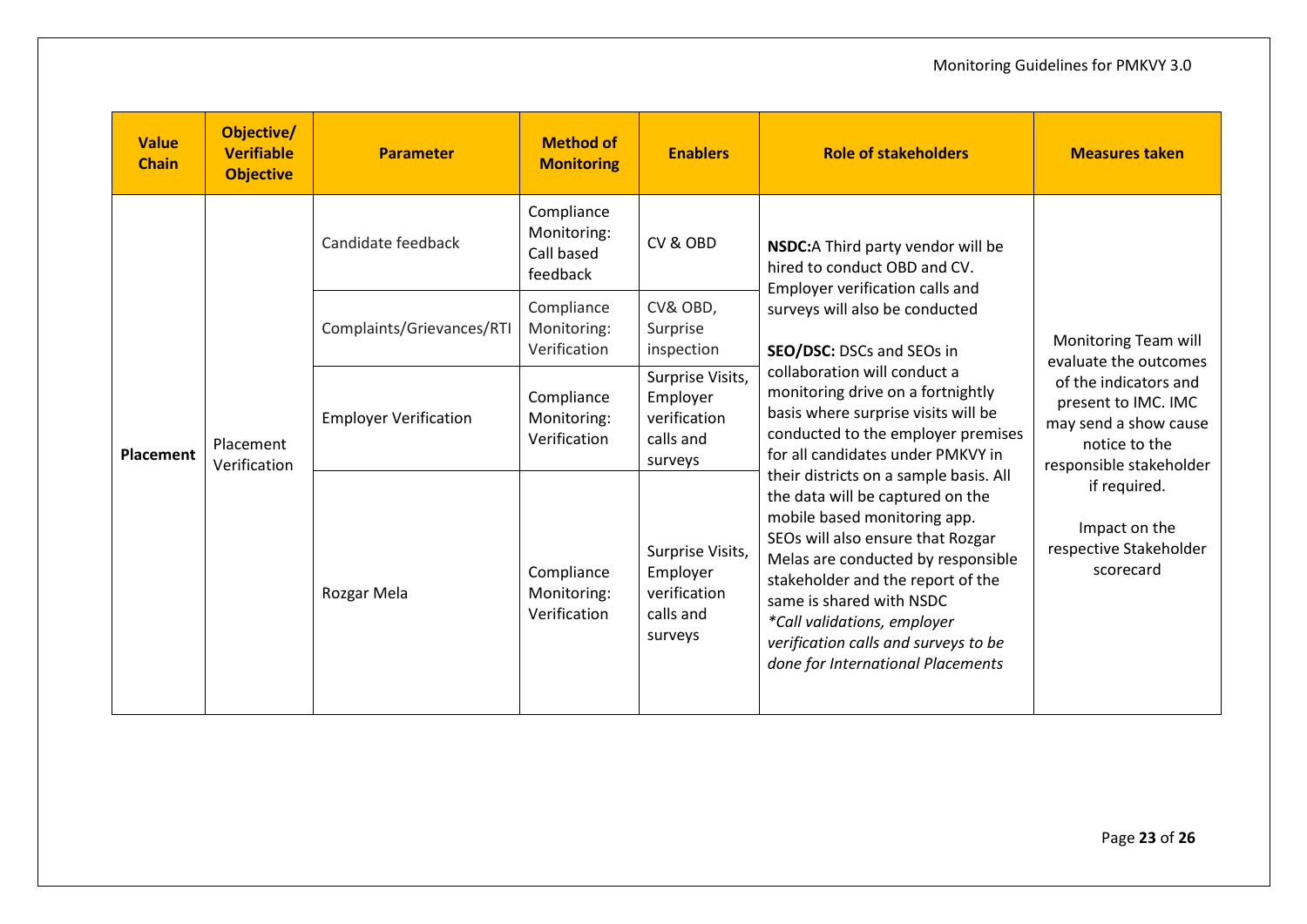| <b>Value Chain</b>                       | Objective/<br><b>Verifiable</b><br><b>Objective</b> | <b>Parameter</b>           | <b>Method of</b><br><b>Monitoring</b>           | <b>Enablers</b>                                                                 | <b>Role of stakeholders</b>                                                                                                                                                                                                                                                                              | <b>Measures</b><br>taken              |  |  |  |
|------------------------------------------|-----------------------------------------------------|----------------------------|-------------------------------------------------|---------------------------------------------------------------------------------|----------------------------------------------------------------------------------------------------------------------------------------------------------------------------------------------------------------------------------------------------------------------------------------------------------|---------------------------------------|--|--|--|
|                                          | <b>Overall Scheme Monitoring</b>                    |                            |                                                 |                                                                                 |                                                                                                                                                                                                                                                                                                          |                                       |  |  |  |
| <b>TP/TC</b><br>monitoring               | <b>TC/TP level</b><br>performance                   | TC/TP level<br>performance | Performance<br>Monitoring:<br>Score card        | Score card<br>Indicators<br>identified from<br>SIP data and<br>analysed.        | NSDC: A Scorecard will be prepared by NSDC to rank all<br>the TPs/TCs in the ecosystem by evaluating various<br>indicators and their performances respectively. In<br>addition, NSDC will share an exhaustive monitoring report performers<br>on a Bi-monthly basis with all the concerned stakeholders. | Ranking high<br>and low               |  |  |  |
| SSC/<br><b>Awarding</b><br><b>Bodies</b> | Assessment and SSC/AB level<br>ToT/ToA level        | performance                | Performance<br>Monitoring:<br><b>Score Card</b> | Score card<br><b>Indicators</b><br>identified from<br>SIP data and<br>analysed. | <b>NSDC:</b> A Scorecard will be prepared by NSDC to rank all<br>the SSC/Awarding Bodies participating in PMKVY 3.0 in<br>the ecosystem by evaluating various indicators of<br>assessment and their performances respectively in<br>ToT/ToA certification.                                               | Ranking high<br>and low<br>performers |  |  |  |

Learning from the monitoring to be captured in monitoring reports (monthly and overall scheme reports): The same to be implied during the implementation (existing phase of the scheme) and/or in the next phase.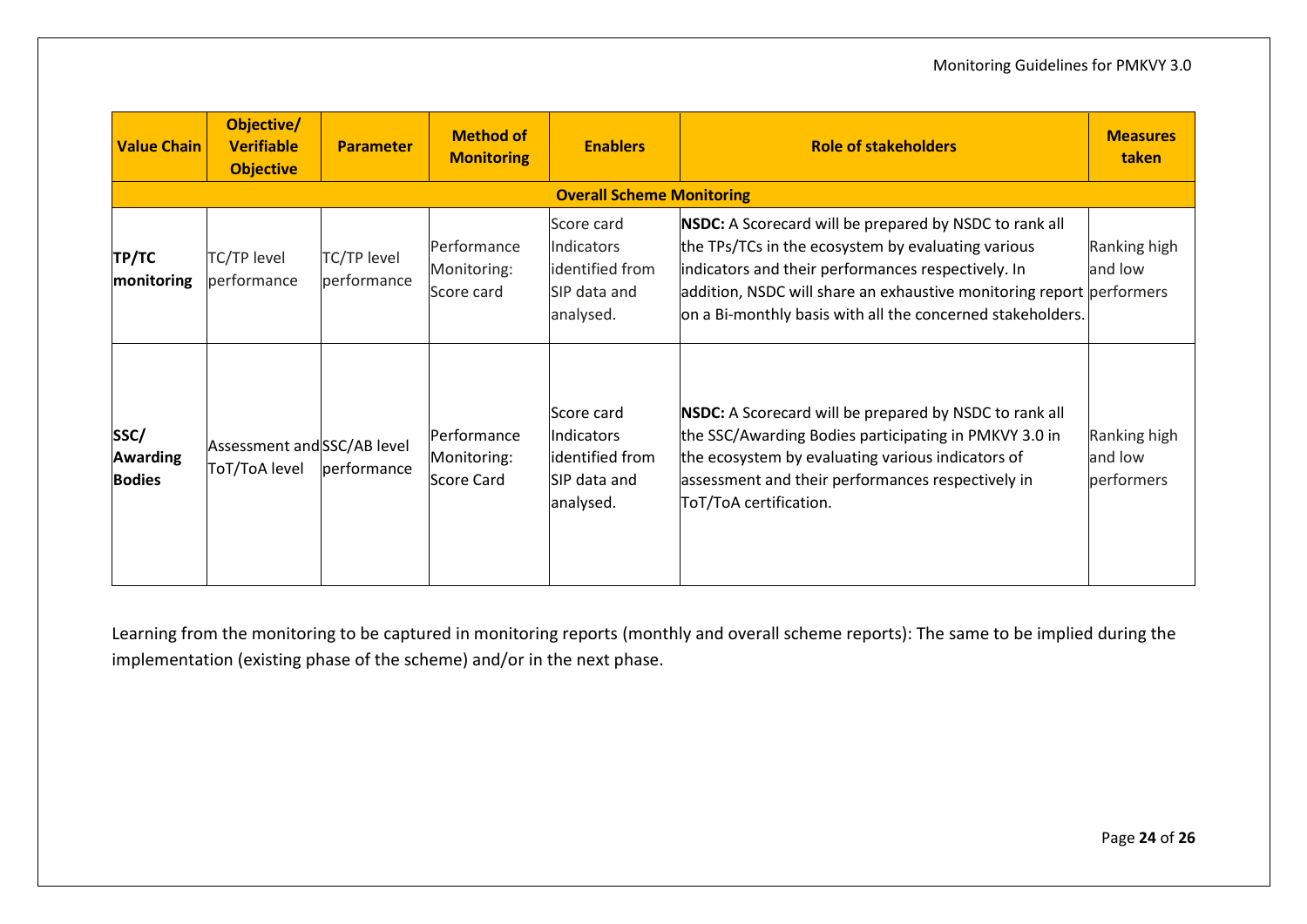## <span id="page-26-0"></span>**6. Consequence Management**

#### 6.1 **Procedure**

- 6.1.1 The defaulting cases identified shall be sent a show cause notice to provide an explanation for the discrepancies observed with relevant proofs. The concerned entity shall be provided reasonable time to respond to the notice with relevant evidence. The responses and the submitted evidence would be analysed by the Monitoring team and then these cases would be presented to the Internal Monitoring Committee (IMC).
- 6.1.2 A response is considered "dissatisfactory" under any of the following conditions:
	- If the stakeholder fails to submit the appropriate response on time.
	- If IMC finds that the compliance report submitted lacks enough supporting proofs /evidence.
	- If the explanation provided as per the compliance report is not found logical to defend the identified discrepancies.
	- If the investigation leads to an analysis that contradicts the explanation/ compliance report submitted by the stakeholder.
- 6.1.3 A response by the stakeholder is considered "satisfactory" when all the following conditions are met:
	- If the concerned stakeholder submits the compliance report along with all the supporting proofs/evidence that may include documents, photographs, and videos.
	- If the explanation provided along with the proofs is found logical with regards to the discrepancies found.
	- If the investigation supports the explanation/compliance report submitted by the stakeholder.
- 6.1.4 Based on whether the response was satisfactory or dissatisfactory, and based on the nature and severity of the discrepancy, the IMC shall take appropriate action as per the approved penalty grid. The final decision shall be then communicated to the concerned stakeholders

#### 6.2 **Subsequent Measures**

- 6.2.1 After due deliberations on the case in point, final decision is taken by IMC as per the approved penalty grid.
- 6.2.2 **Suspension and Blacklisting of Stakeholder under PMKVY:** Suspension shall be temporary, for a limited period for six months as per non-compliance penalty grid.
- 6.2.3 Blacklisting indicates that the concerned stakeholder will not be allowed to operate under PMKVY under any circumstances. The concerned stakeholder will be permanently debarred from the PMKVY ecosystem.
- 6.2.4 In case of suspension/blacklisting of a TC (in case of ToT/ ToA, the respective SSC will be Stakeholder), the following would be the additional consequences: